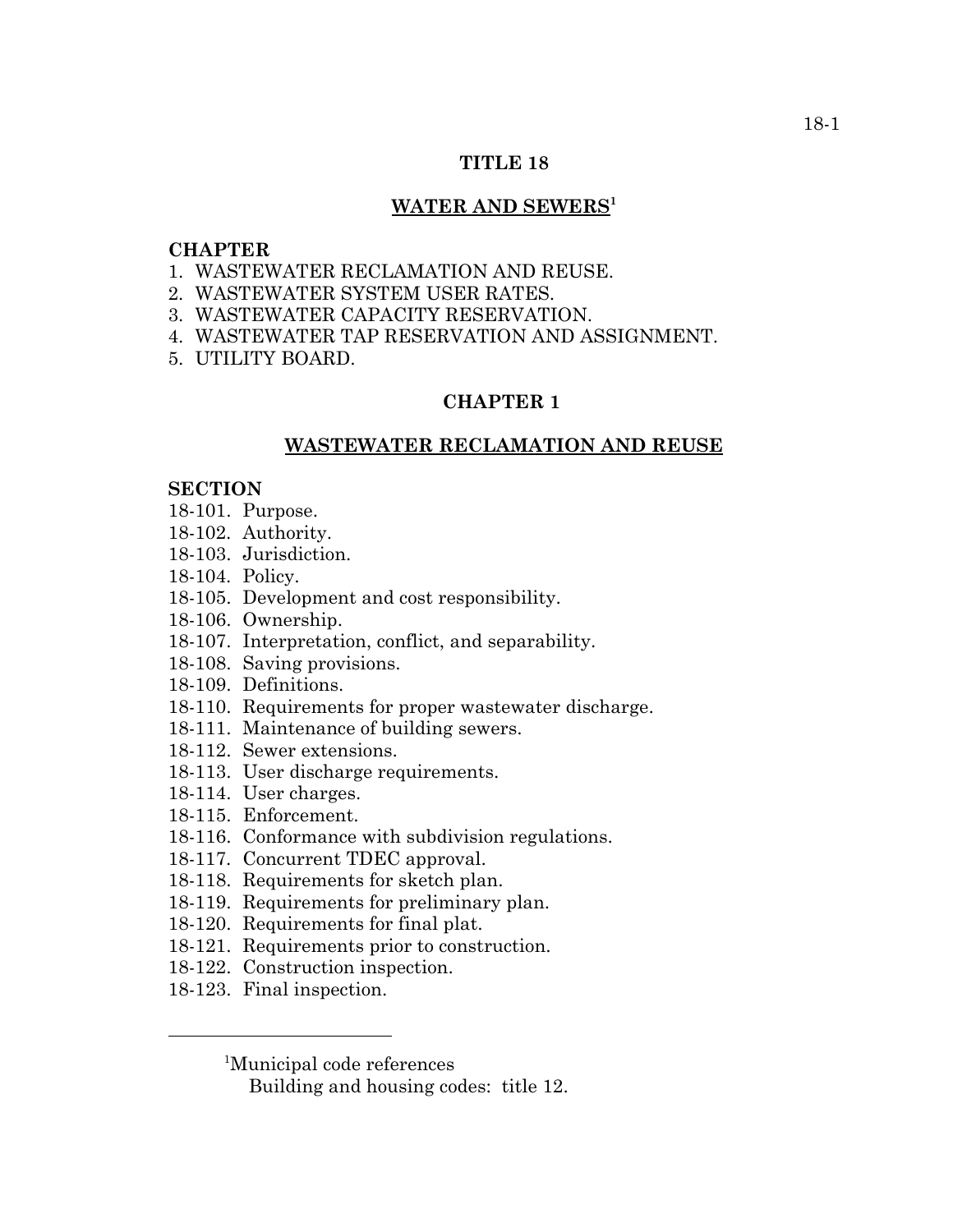- 18-124. Acceptance by town.
- 18-125. Assurance for completion and operation of improvements: bonding requirements.
- 18-126. Easements and access.
- 18-127. Design criteria -- in general.
- 18-128. TDEC design criteria.
- 18-129. Reclamation and reuse system design.
- 18-130. Applicability.
- 18-131. Other requirements.
- 18-132. Requirements for drip emitter systems.
- 18-133. Collection system design criteria.
- 18-134. Grinder pump wastewater systems.

**18-101. Purpose**. Thompson's Station recognizes the need to manage wastewater that is generated within the town's service area, which is deemed to be the municipal corporate limits of the town. The reclamation and reuse of wastewater is identified as a viable means for providing public sewer service to new development(s) within the town and potentially to serve existing residences and businesses. Thompson's Station also recognizes that these wastewater reclamation and reuse systems must be properly designed, constructed, and financed to protect the public health, safety, and general welfare of the residents of the town.

This chapter sets forth the minimum standards for wastewater reclamation and reuse systems that will be located within the Thompson's Station service area. This chapter is not intended to replace the role of the Tennessee Department of Environment and Conservation, Division of Water Pollution Control. It sets forth some provisions that relate the reclamation and reuse systems within Thompson's Station to the unique environmental conditions and the development goals of the town. It is imperative that plans and designs comply with the Tennessee Department of Environment and Conservation's Design Criteria for Sewage Systems and the additional provisions that have been added to the Tennessee Design Criteria to include items not currently addressed in the Division of Water Pollution Control Standards. (These provisions are referenced in this chapter.)

**18-102. Authority**. The Town of Thompson's Station Board of Mayor and Aldermen is authorized to adopt by majority vote of the board, ordinances, including requirements for the posting of performance bonds and maintenance bonds, governing the operation and maintenance of nontraditional sewage systems (wastewater reclamation and reuse) that serve more than one (1) household. Such regulations shall be consistent with or more stringent than the Water Quality Control Act, compiled in Tennessee Code Annotated, title 69, chapter 3, part 1. Such regulations adopted pursuant to the Water Quality Control Act shall be approved in writing by the commissioner of environment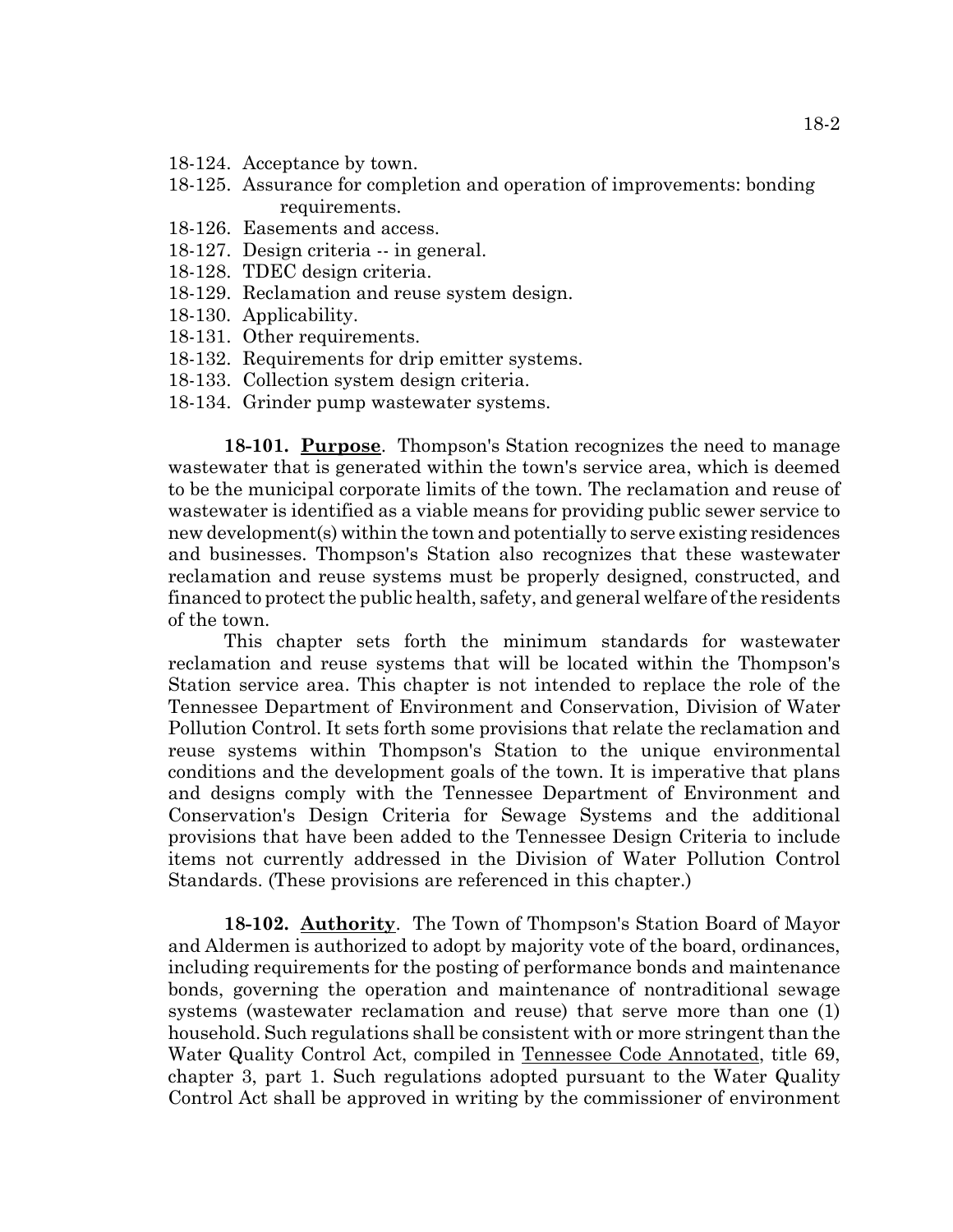and conservation. As used in this chapter, "nontraditional sewage disposal systems that serve more than one (1) household" does not include subsurface sewage disposal systems that are subject to the permitting requirements of Tennessee Code Annotated, title 68, chapter 221, part 4 ("Subsurface Sewage Disposal Systems") or to wastewater treatment facilities owned or operated by a governmental entity or public utility. Such authority is expressly granted in Tennessee Code Annotated, § 68-221-607(16) (1999).

Pursuant to Tennessee Code Annotated, §§ 7-35-401, et seq., the mayor and board of aldermen, the governing body of the municipality, shall serve and perform as the authorized board of the town's wastewater works systems and facilities. Said mayor and board of aldermen are empowered and shall control the supervision of construction and operation of such works systems within the town, all in conformity with Tennessee Code Annotated, § 7-35-406. (Ord. #04-003, April 2004, as amended by Ord. #05-012, August 2005)

**18-103. Jurisdiction**. This chapter shall govern all new developments within the Town of Thompson's Station's service areas.

No building permit or certificate of occupancy shall be issued for any parcel or plat of land which was created by subdivision after the effective date of, and not in conformity with, the provisions of this chapter and the referenced State of Tennessee statutes or rules/regulations. (Ord. #04-003, April 2004)

**18-104. Policy**. It is intended that this chapter shall be consistent with and assist efforts to implement the provisions contained in the town's zoning ordinance, major thoroughfare plan, subdivision regulations, and the open space planning program. (Ord. #04-003, April 2004)

**18-105. Development and cost responsibility**. Following the procedures outlined herein, the developer shall be responsible for the planning, design, permitting, and construction of all wastewater reclamation and reuse systems. The cost of planning, design, permitting, and construction of all wastewater reclamation and reuse systems shall be borne by the developer. (Ord. #04-003, April 2004)

**18-106. Ownership**. All of the components of the wastewater reclamation and reuse system, including the collection system, shall be dedicated, owned and operated by the Town of Thompson's Station or a designated agent. Conveyance shall be made to the town in fee simple, free, clear and unencumbered, by warranty or special warranty deed. The land area for the irrigation reuse shall be developed as multipurpose open space and be dedicated to the town so it may be integrated into a town-wide park system which would provide multiple benefits to the town, including the reuse of wastewater (no discharge of pollutants), detention of stormwater runoff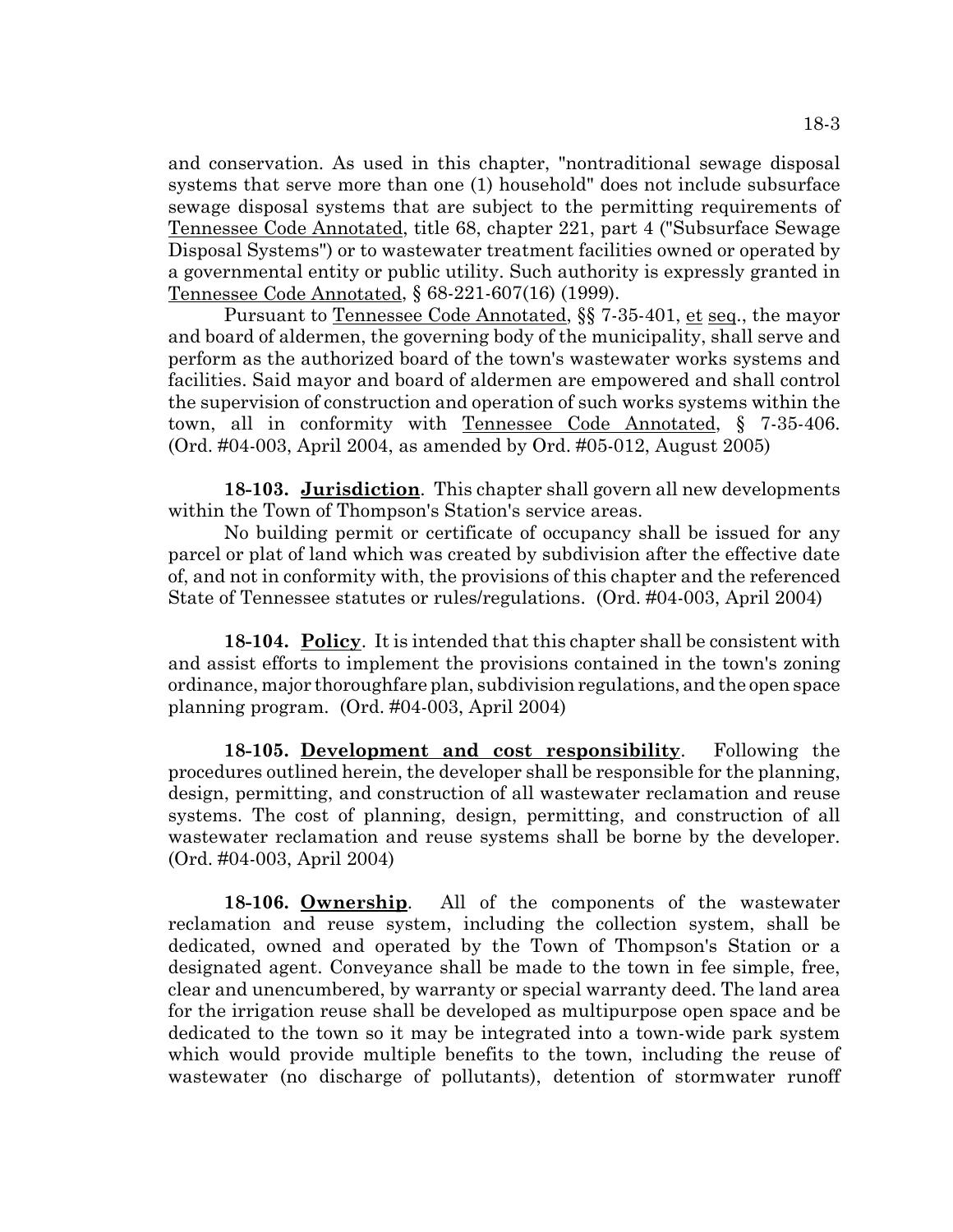(mitigation of non-point pollution) and recreation open space for the general welfare of the residents. (Ord. #04-003, April 2004)

**18-107. Interpretation, conflict and separability**. (1) In their interpretation and application, the provisions of this chapter shall be held to be the minimum requirements for promotion of the public health, safety and general welfare.

(2) It is established that this chapter is not intended to interfere with, abrogate or annul any regulations, statutes or laws. In any case where this chapter imposes restrictions different from those imposed by any other provision herein or another ordinance, or any other regulation, law or statute, whichever provision is more restrictive or imposes stricter standards shall control.

(3) If any part or provision of this chapter or application thereof is adjudged invalid by any court of competent jurisdiction, such judgment shall be confined in its operation to the part, provision or application directly involved in all controversy in which such judgment was rendered. The remainder of this chapter shall be considered valid and in full force and effect. (Ord. #04-003, April 2004)

**18-108. Saving provisions**. This chapter shall not he construed as altering, modifying, vacating or nullifying any action now pending or any rights or obligations obtained by any person, firm, or corporation by lawful action of Town of Thompson's Station and/or the Town of Thompson's Station prior to the adoption of this chapter. (Ord. #04-003, April 2004)

**18-109. Definitions**. For the purpose of this chapter, certain numbers, abbreviations, terms, and words used herein shall be used, interpreted, and defined as set forth in this section. Where words within this chapter have not been defined, the standard dictionary definition shall prevail.

Unless the context clearly indicates to the contrary, words used in the present tense include the future tense; and words in the plural include the singular.

(1) "Buffer zone." Minimum distance from the irrigation reuse area, or other portions of the treatment facilities or any system component as may be defined in other sections of this chapter to a property line, habitable structure, water well, right-of-way line, watercourse or other location as may be defined.

(2) "Building sewer." A sewer conveying wastewater from the premises of a user to the publicly owned sewer collection system.

(3) "Domestic wastewater." Wastewater having a quality typical to that generated in an average home with BOD, loading equal to or less than two hundred fifty (250) milligrams per liter (mg/l).

(4) "Easement." Authorization by a property owner for the use by another, and for a specified purpose, of any designated part of his property.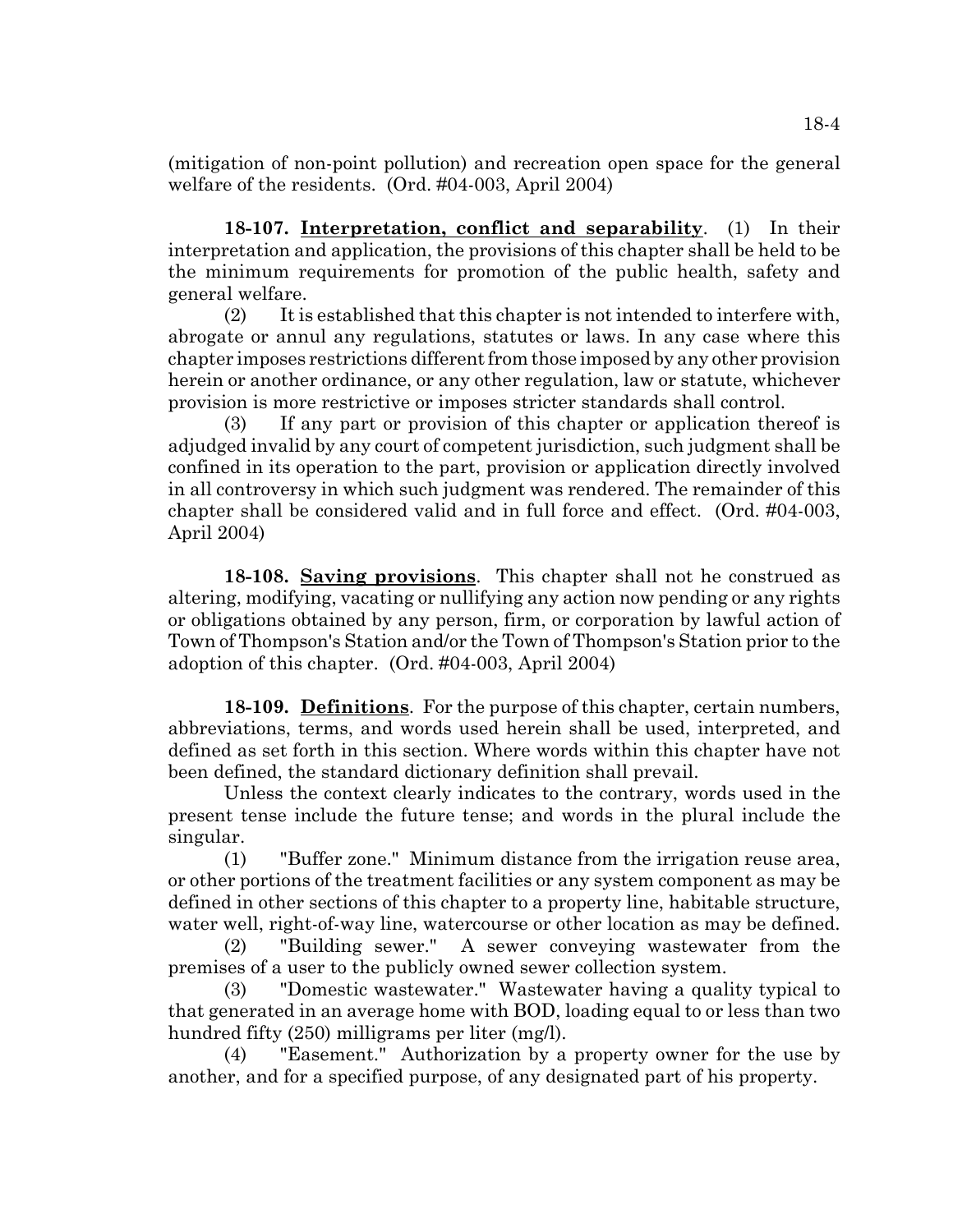(5) "Effluent." The reclaimed water discharged from wastewater reclamation and reuse system applied to the irrigation reuse area(s).

(6) "Final plat." Plat map or plan of record of a subdivision and any accompanying material, as described in subdivision regulations.

(7) "Irrigation area or irrigation reuse area." The land area on which reclaimed water is applied at properly controlled rates to enhance vegetation growth (agricultural, silvicultural, or aquacultural products).

(8) "Lot." A parcel of land that:

(a) Is undivided by any street or private road;

(b) Is occupied by or designated to be developed for buildings or principal uses which must meet all zoning and subdivision requirements.

(c) Contains the accessory buildings or uses customarily incidental to such building, use, or development, including such open spaces and yards as are designed and arranged or required by the zoning ordinance for such building, use, or development.

(9) "Owner." The Town of Thompson's Station shall be the ultimate owner and operator of all wastewater reclamation and reuse systems and all of the components, including the necessary land and collection system.

(10) "Planning commission." The municipal planning commission for the Town of Thompson's Station which has duly adopted subdivision regulations.

(11) "Preliminary plat." The preliminary drawing or drawings, described in the town's subdivision regulations, indicating the manner or layout of the subdivision to be submitted to the planning commission for approval.

(12) "Pretreatment." The reduction of the amount of pollutants, the elimination of pollutants, or the alteration of the nature of pollutant properties in wastewater to a less harmful state prior to or in lieu of discharging or otherwise introducing such pollutants into a publicly owned sewer. The reduction or alteration can be obtained by physical, chemical, biological processes, or process changes or other means, except through dilution.

(13) "Sketch plan." A generalized concept plan of subdivision presenting information, as described in the town's subdivision regulations, in regard to proposed improvements and natural features of the property in question prepared prior to preliminary plat to save time and expense in reaching general agreement as to the form of the plat and the objectives of this chapter.

(14) "Slope." The deviation of the land surface from the horizontal per unit horizontal distance changed, generally expressed in percent, i.e., vertical rise or fall per foot dividing the horizontal distance between contour lines into the vertical interval of the contours as required by the appropriate regulations.

(15) "State." The State of Tennessee.

(16) "State of Tennessee operating permit." Permit issued by TDEC granting approval and authority for the operation of a wastewater reclamation and reuse system within the State of Tennessee.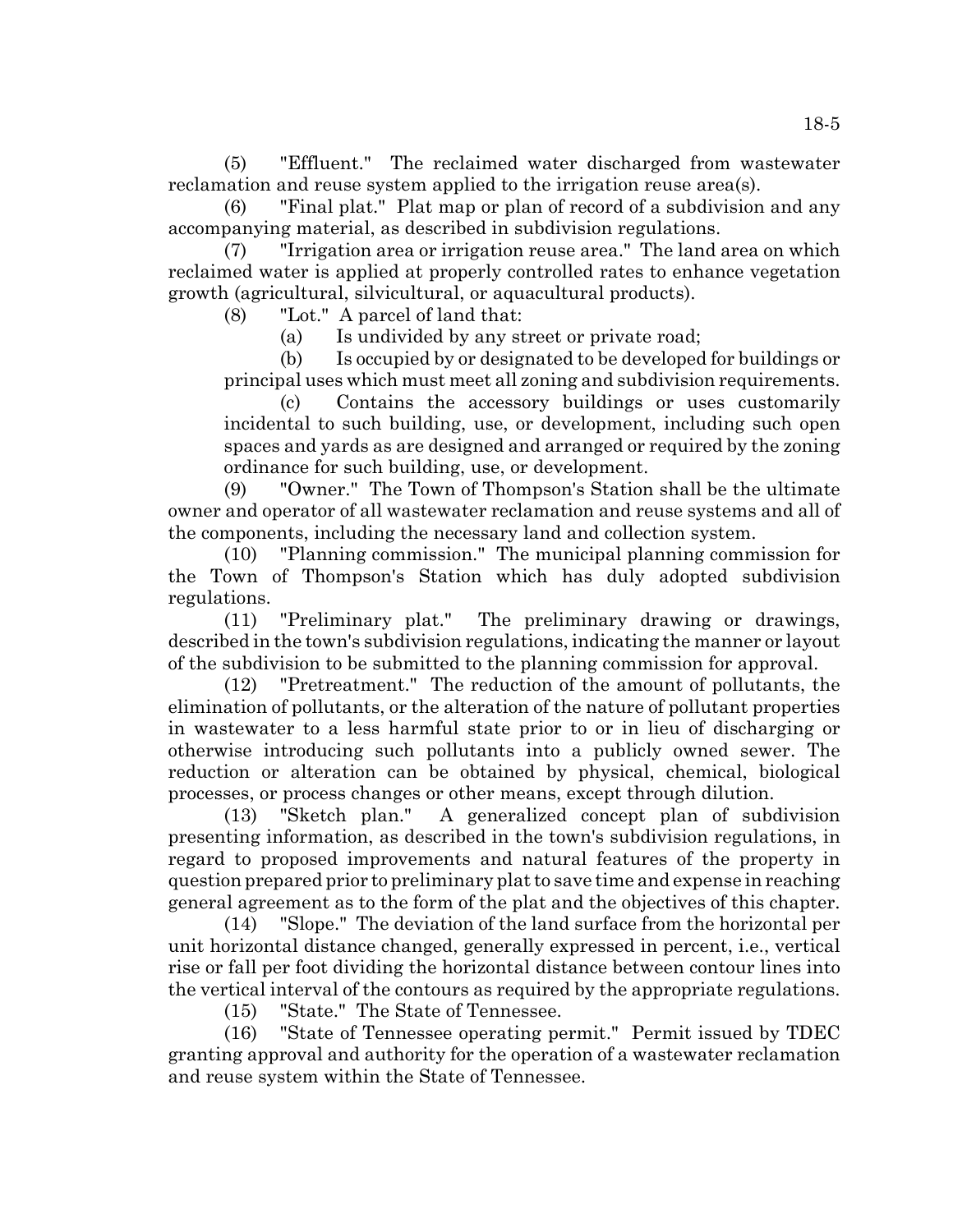(17) "Subdivision regulations." The documents entitled "Subdivision Regulations of the Town of Thompson's Station, Tennessee," latest revision.

(18) "Tennessee Department of Environment and Conservation (TDEC)." Tennessee governmental agency responsible for regulatory compliance with environmental regulations, formerly, the Tennessee Department of Health and Environment (TDHE). TDEC and TDHE may be used interchangeably.

(19) "Town." Town of Thompson's Station, Tennessee, a municipal corporation governed by its mayor and board of aldermen. May also include the superintendent of wastewater facilities for the town or designated agent. Any reference herein to "city" shall mean town.

(20) "Town's reclamation system operator." Including, but not limited to, the town or the private firm or a utility selected by the town to supervise the operation of the wastewater reclamation and reuse systems, and collection system, and who is charged with certain duties and responsibilities by this chapter, or his duly authorized representative. Operator being duly certified under applicable law or regulation.

(21) "User." Any property owner and/or person who contributes, causes or permits the contribution of wastewater into the town's POTW.

(22) "Utility." Any construction of public roads, public water, public drainage, public sanitary facilities, or any other improvement that is or will be dedicated to public use.

(23) "Wastewater treatment system." A system used to collect, reclaim, store, filter, disinfect, and reuse purified wastewater. (Ord. #04-003, April 2004)

**18-110. Requirements for proper wastewater discharge**. (1) It shall be unlawful for any person to place, deposit, or permit to be deposited in any unsanitary manner on public or private property within the service area of the town, any human or animal excrement, garbage, or other objectionable waste.

(2) It shall be unlawful to discharge to any waters of the state within the service area of the town any sewage or other polluted waters, except where suitable treatment has been provided in accordance with provisions of this chapter and this section.

(3) Except as herein provided, it shall be unlawful to construct or maintain any privy, privy vault, septic tank, cesspool, or other facility intended or used for the disposal of sewage.

(4) The owner of all houses, buildings, or properties used for human occupancy, employment, recreation, or other purposes situated within the service area in which there is now located or may in the future be located a public sanitary sewer, is hereby required at its expense to install suitable toilet facilities therein, and to connect such facilities directly with the proper public sewer in accordance with the provisions of the chapter, within sixty (60) days after date of official notice to do so; provided that said property abuts upon a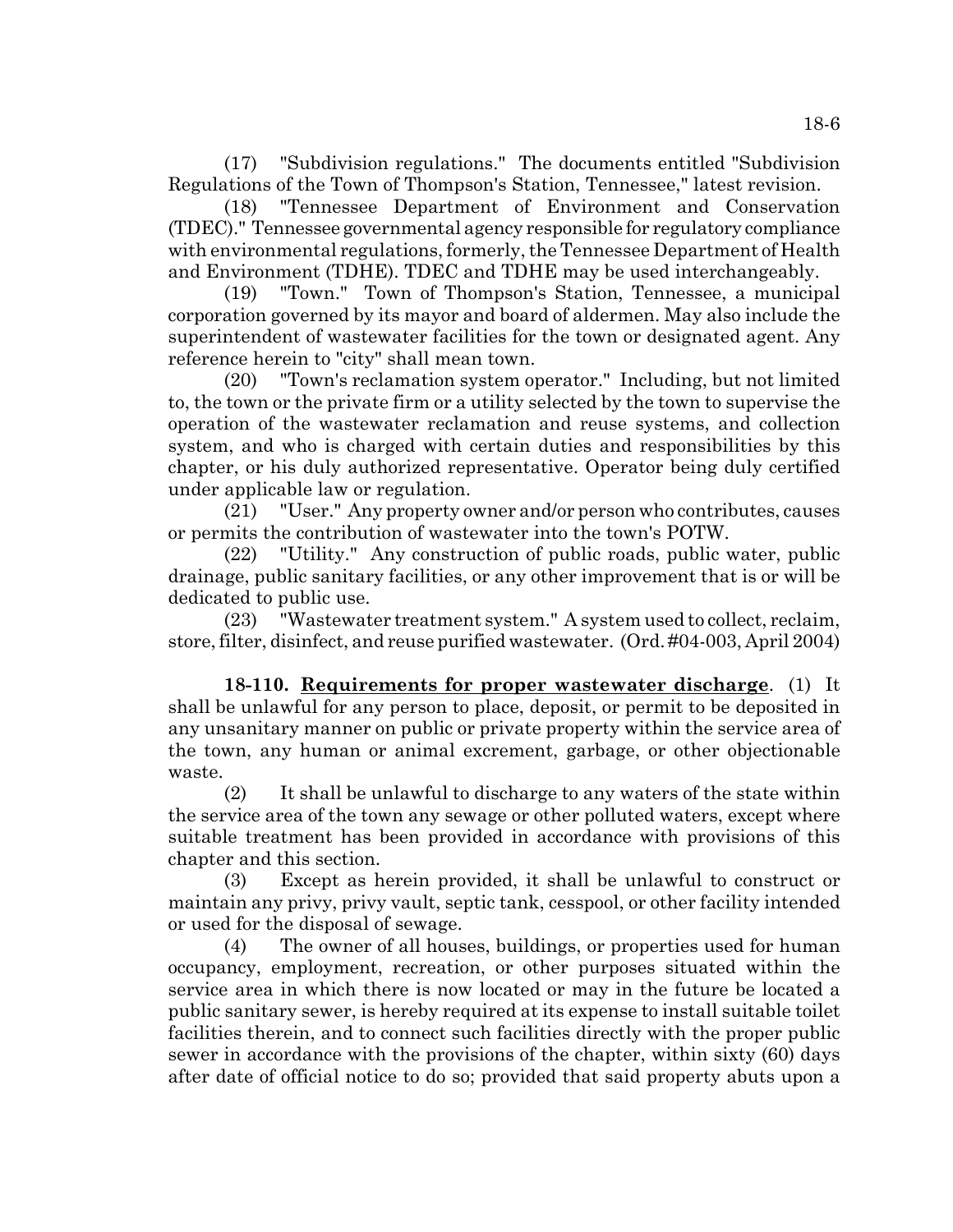street or other public way containing a sanitary sewer. (Ord. #04-003, April 2004)

**18-111. Maintenance of building sewers**. Each individual property owner shall be entirely responsible for the construction, maintenance, repair or replacement of the building sewer as deemed necessary to meet specifications of the town. Owners failing to maintain or repair building sewers or who allow stormwater to enter the sanitary sewer may face enforcement action by the town, up to and including discontinuation of sewer service. (Ord. #04-003, April 2004)

**18-112. Sewer extensions**. All expansion or extension of the public sewer constructed by property owners or developers must follow policies and procedures developed by the town. In the absence of policies and procedures the expansion or extension of the public sewer must be approved in writing by the town. All plans and construction must follow the latest edition of Tennessee Design Criteria for Sewerage Works. Contractors must provide the superintendent or manager with documentation that all mandrel, pressure and vacuum tests as specified in design criteria were acceptable prior to use of the lines. Contractor's one (1) year warranty period begins with occupancy or first permanent use of the lines. Contractors are responsible for all maintenance and repairs during the warranty period and final inspections as specified by the superintendent or manager. The manager must give written approval to the contractor to acknowledge transfer of ownership to the town. Failure to construct or repair lines to acceptable standards could result in denial or discontinuation of sewer service. (Ord. #04-003, April 2004)

**18-113. User discharge requirements**. (1) General discharge prohibitions. No user shall contribute or cause to be contributed, directly or indirectly, any pollutant or wastewater which will pass through or interfere with the operation and performance of the wastewater reclamation and reuse system or any other wastewater system approved by the town. Violations of the general and specific prohibitions of this chapter may result in discontinuance of sewer service and other fines.

(2) A user may not discharge the following into the public sewer system:

(a) Any liquids, solids, or gases which by reason of their nature or quantity are, or may be, sufficient either alone or by interaction with other substances to cause fire or explosion, or be injurious or interfere in any other way to the wastewater reclamation and reuse system or to its operation.

At no time, shall two (2) successive readings on an explosion hazard meter, at the point of discharge into the system (or at any point in the system) be more than five percent (5%) nor any single reading over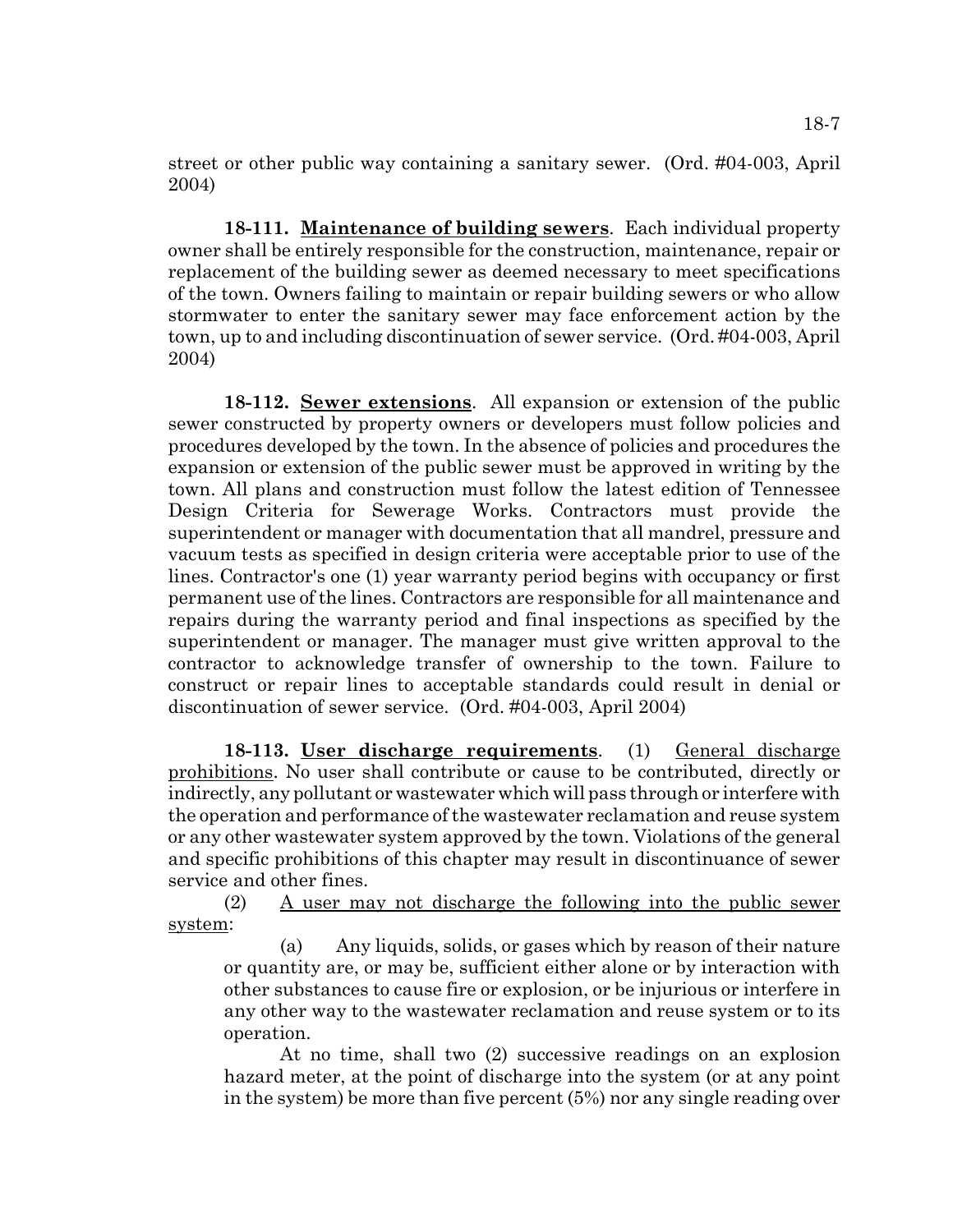twenty percent (20%) of the Lower Explosive Limit (LEL) of the meter. Prohibited flammable materials including, but not limited to, waste streams with a closed cap flash point of less than one hundred forty degrees Fahrenheit (140°F) or sixty degrees Celsius (60°C) using the test methods specified in 40 CFR § 261.21. Prohibited materials include, but are not limited to, gasoline, kerosene, naphtha, benzene, toluene, xylene, ethers, alcohols, ketones, aldehydes, peroxides, chlorates, perchlorates, bromate, carbides, hydrides and sulfides and any other substances which the town, the state or EPA has notified the user is a fire hazard or a hazard to the system.

(b) Any wastewater having a pH less than 5.5 or higher than 9.5 or wastewater having any other corrosive property capable of causing damage or hazard to structures, equipment, and/or personnel wastewater reclamation and reuse systems and collection system.

(c) Solid or viscous substances in which may cause obstruction to the flow in a sewer or other interference with the operation of the wastewater reclamation and reuse system, such as, but not limited to: fats, oils, greases, gravel, ashes, bones, sand, mud, coal, straw, shavings, metal, glass, rags, feathers, tar, plastics, wood, unground garbage, whole blood, hair and fleshings, entrails, and paper dishes, cups, milk containers, etc., either whole or ground by garbage grinders.

(d) Pollutants which result in the presence of toxic gases, vapors, or fumes within the POTW in a quantity that may cause acute worker health and safety problems.

(e) Petroleum oil, nonbiodegradable cutting oil, or products of mineral oil origin in amounts that will cause interference or pass through.

(f) Any wastewater containing any toxic pollutants, chemical elements, or compounds in sufficient quantity, either singly or by interaction with other pollutants, to injure or interfere with any treatment process, constitute a hazard to humans or animals, creates a public nuisance.

(g) Trucked or hauled wastewater or residues except at discharge points designated by the town.

(h) Any substance that may cause the wastewater reclamation and reuse system reclaimed water unsuitable for reclamation and reuse.

(i) Any stormwater, surface water, groundwater, roof runoff, subsurface drainage, and all other unpolluted drainage shall be discharged to such sewers as are specifically designated as storm sewers, or to a natural outlet approved by the superintendent and the Tennessee Department of Environment and Conservation. Industrial cooling water or unpolluted process waters may be discharged to the wastewater reclamation and reuse system with the prior written approval of the town.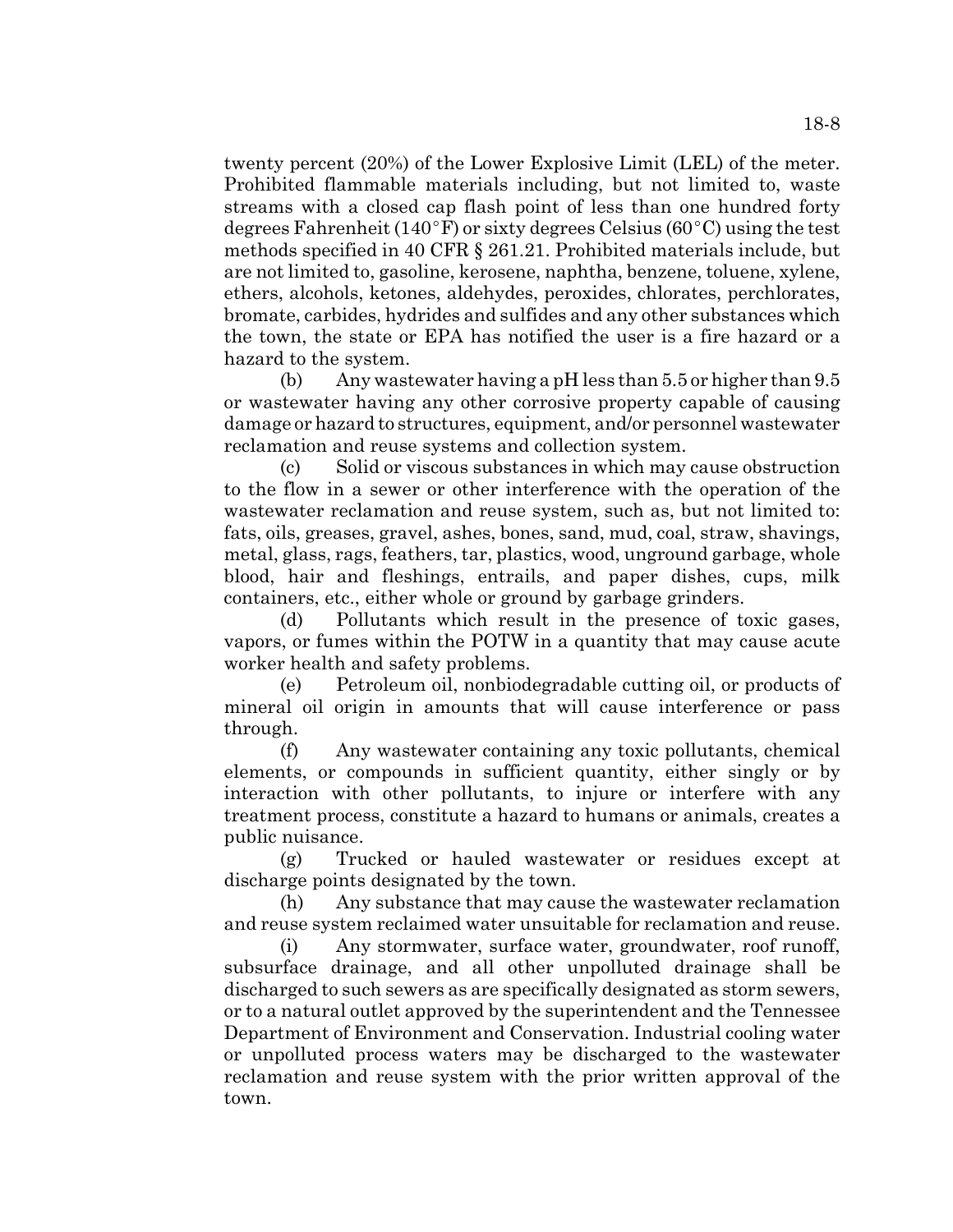(3) Grease traps and other interceptors. Fat, oil, and grease (FOG), waste food, and sand interceptors may be required when, in the opinion of the town, they are necessary for the proper handling of liquid wastes containing fats, oils, and grease, flammable wastes, ground food waste, sand, soil, and solids, or other ingredients in excessive amount which impact the wastewater collection system or the wastewater reclamation and reuse system. All interceptors shall be of a type and capacity approved by the superintendent, and shall be located as to be readily and easily accessible for cleaning and inspection.

The interceptors shall be cleaned on a regular basis to prevent impact upon the wastewater collection and treatment system. Owners whose interceptors are deemed to be ineffective by the superintendent may be asked to change the cleaning frequency or to increase the size of the interceptors. Owners or operators of washing facilities will prevent the inflow of rainwater into the sanitary sewers.

The interceptors must be designed in accordance with Tennessee Department of Environment and Conservation engineering standards. Underground equipment shall be tightly sealed to prevent inflow of rainwater and easily accessible to allow regular maintenance. Control equipment shall be maintained by the owner or operator of the facility so as to prevent a stoppage of the collection system. If the town is required to clean out the public sewer lines as a result of a stoppage resulting from poorly maintained control equipment, the property owner shall be required to refund the labor, equipment, materials and overhead costs to the town. Nothing in this subsection shall be construed to prohibit or restrict any other remedy the town has under this chapter, or state or federal law. The town retains the right to inspect and approve installation of control equipment.

(4) Right to establish more restrictive criteria. No statement in this section is intended or may be construed to prohibit the town from establishing specific wastewater discharge criteria more restrictive where wastes are determined to be harmful or destructive to the facilities or to create a public nuisance, or to cause the discharge of the wastewater reclamation and reuse system to be unsuitable for reuse at the minimum buffer standards.

(5) Enforcement response plan. (a) Whenever the town or superintendent has reason to believe that a violation of any provision of the discharge regulations is occurring, or is about to occur, suit may be filed in the chancery or circuit court requesting injunctive relief, civil penalties and recovery of damages which have occurred.

(b) (i) Damages include: damage or destruction of physical facilities, disruption of operation of facilities due to the discharge of prohibited substances, damage or disruption of treatment processes, clean up costs and expenses associated with returning facilities and processes to normal operations, injury to personnel, attorneys' fees and other expenses borne by the town because of a prohibited discharge.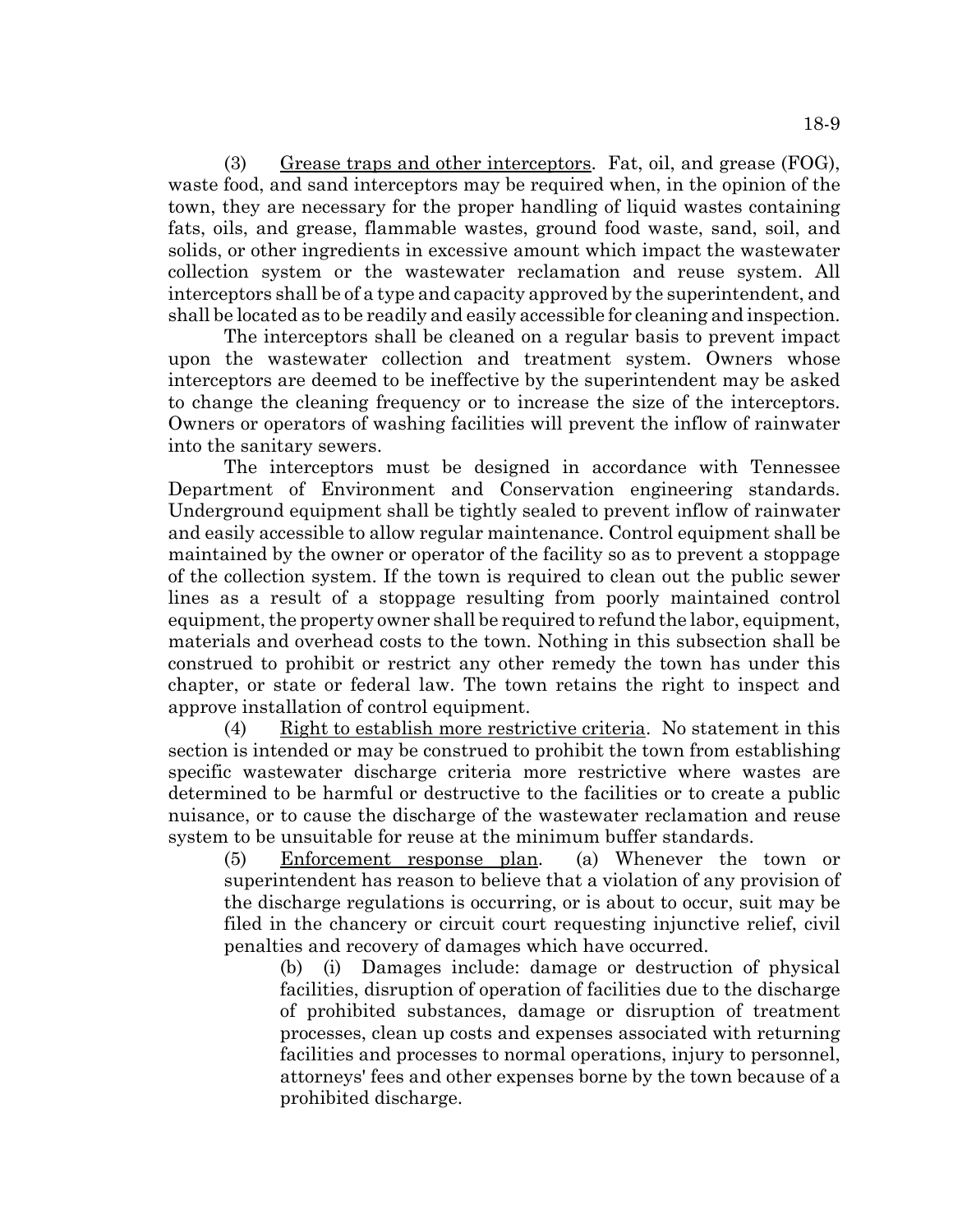(ii) Emergency action. (A) Whenever the superintendent finds that an emergency exists requiring immediate action to protect the public health, safety or welfare, the health of animals, fish or aquatic life, a public water supply, or the facilities of the POTW, the superintendent may, without prior notice, issue an order reciting the existence of such an emergency and requiring that any action be taken as the superintendent deems necessary to meet the emergency.

(B) If the violator fails to respond or is unable to respond to the order, the superintendent may take any emergency action as he deems necessary, or contract with a qualified person or persons to carry out the emergency measures. The superintendent may assess the person or persons responsible for the emergency condition for the actual costs incurred by the town in meeting the emergency.

(C) If emergency action is taken, suit will be filed according to the provisions of subsection (ii)(A) above against the violator for damages and other relief. (Ord. #04-003, April 2004)

**18-114. User charges**. The town will implement by ordinance user charges to establish rates so as to have a self-sustaining enterprise fund for the operation, maintenance, administration, depreciation and other attributable costs. This chapter for wastewater reclamation and reuse systems shall further be subject to future amendment so as to establish fees and charges, which may include inspection and installation fees, fees for application of discharge, surcharge fee and any other fees and charges as the town may hereafter establish. User charges for the use of the wastewater systems and service supplied by the wastewater system by the town will be reviewed not less than annually. Further, by separate ordinance, the town may adopt billing and collection procedures and resolutions to implement the same. (Ord. #04-003, April 2004)

**18-115. Enforcement**. Violation of this chapter shall be enforceable in law and equity, including, but not limited to, injunctive relief in the chancery court for Williamson County, Tennessee. Violation of this chapter may also result in the issuance of a citation and violators shall be subject to a fifty dollar (\$50.00) civil penalty. Each separate day of violation shall constitute a separate offense. Violation hereof may also constitute a separate state offense punishable under applicable law. (Ord. #04-003, April 2004)

**18-116. Conformance with subdivision regulations**. It is the intention of the town and its municipal planning commission that the procedures for submittal and review of wastewater reclamation and reuse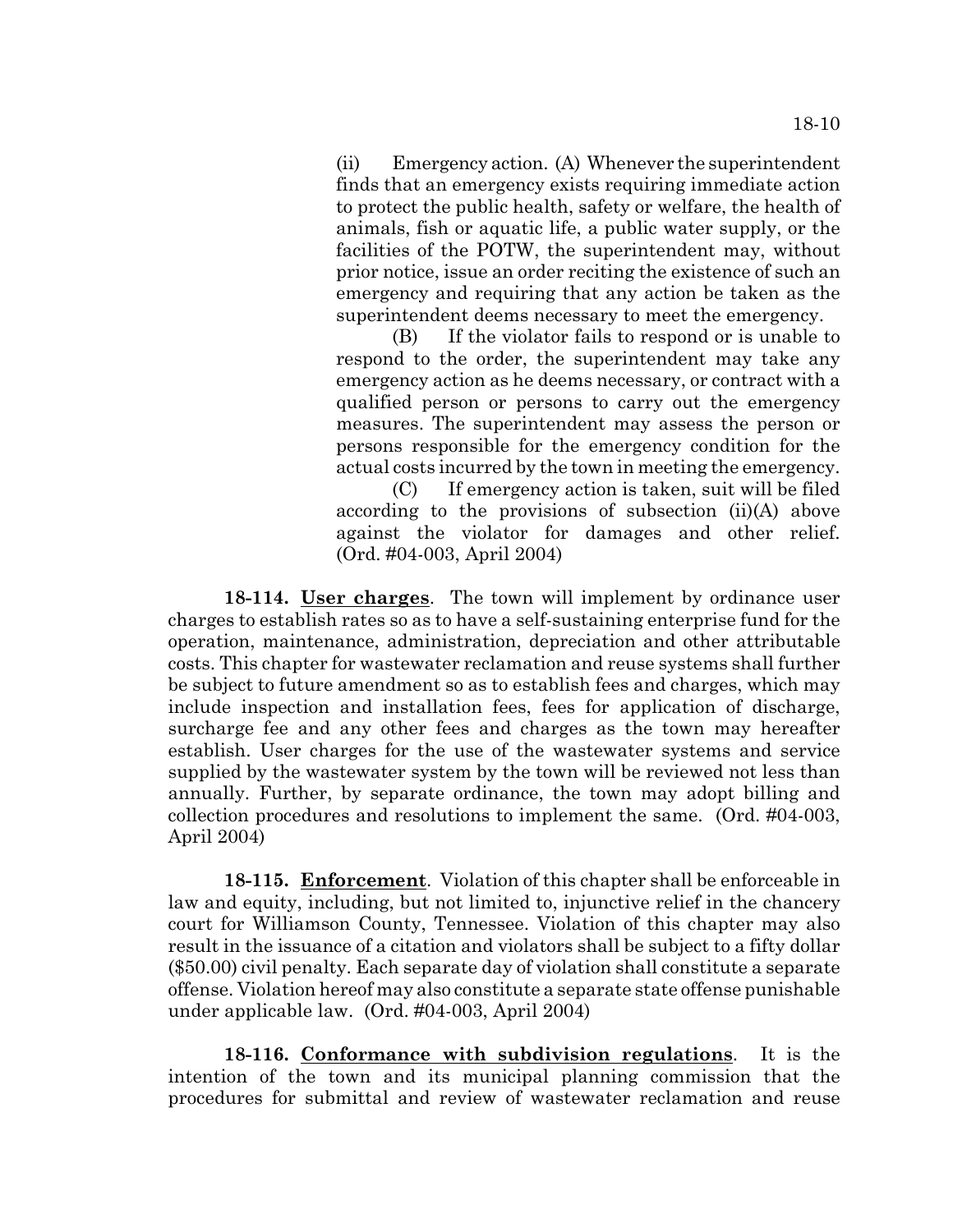systems conform to the general and specific procedures presented in the subdivision regulations. (Ord. #04-003, April 2004)

**18-117. Concurrent TDEC approval**. Review and approval of wastewater reclamation and reuse system will be required from both the TDEC and the town. It is anticipated that this review and approval process will be accomplished on a concurrent basis. However, planning staff or designated agents shall not approve any wastewater reclamation and reuse system or the final plat of the development that they shall serve, until such time as the Tennessee Department of Environment and Conservation has completed their review and issued an approval to construct the system. (Ord. #04-003, April 2004)

**18-118. Requirements for sketch plan**. The sketch plan submitted to the municipal planning commission for approval shall contain a feasibility assessment of the reclamation and reuse system. The general intent of the feasibility assessment shall be to confirm how the wastewater reclamation and reuse concept desired by the town will be met on the proposed site. The work will include identification of sites and initial sizing of the reclamation system and irrigation system, initial soils identification, and the beginning of the TDEC review process.

Required components of the wastewater reclamation and reuse feasibility assessment:

(1) Identification of site development and land and constraints;

(2) Number and type of homes and/or buildings;

(3) Site development and/or land use plan;

(4) Initial parameters for the wastewater reclamation and reuse system including flow rates, wastewater quality, special considerations;

(5) How the wastewater reclamation and reuse system fits into the site and town's development plan including meeting standards for green space and other environmental goals;

(6) Permitting process and any special considerations;

(7) Wastewater flow: in gallons/day (GPD);

(8) Land area estimates and proposed site locations for the treatment and irrigation areas and preliminary sizing of these units;

(9) Preliminary construction cost;

(10) Preliminary annual operation and maintenance cost;

(11) Topographic surveys and mapping (if available);

(12) Soil borings and/or hydrogeologic information (related to construction activity), if available; and

(13) Location of any on-site utilities.

If a developer proposes to use wastewater treatment processes other than the deep cell lagoon reclamation system desired by the town, the developer will prepare a detailed written explanation containing both technical, and capital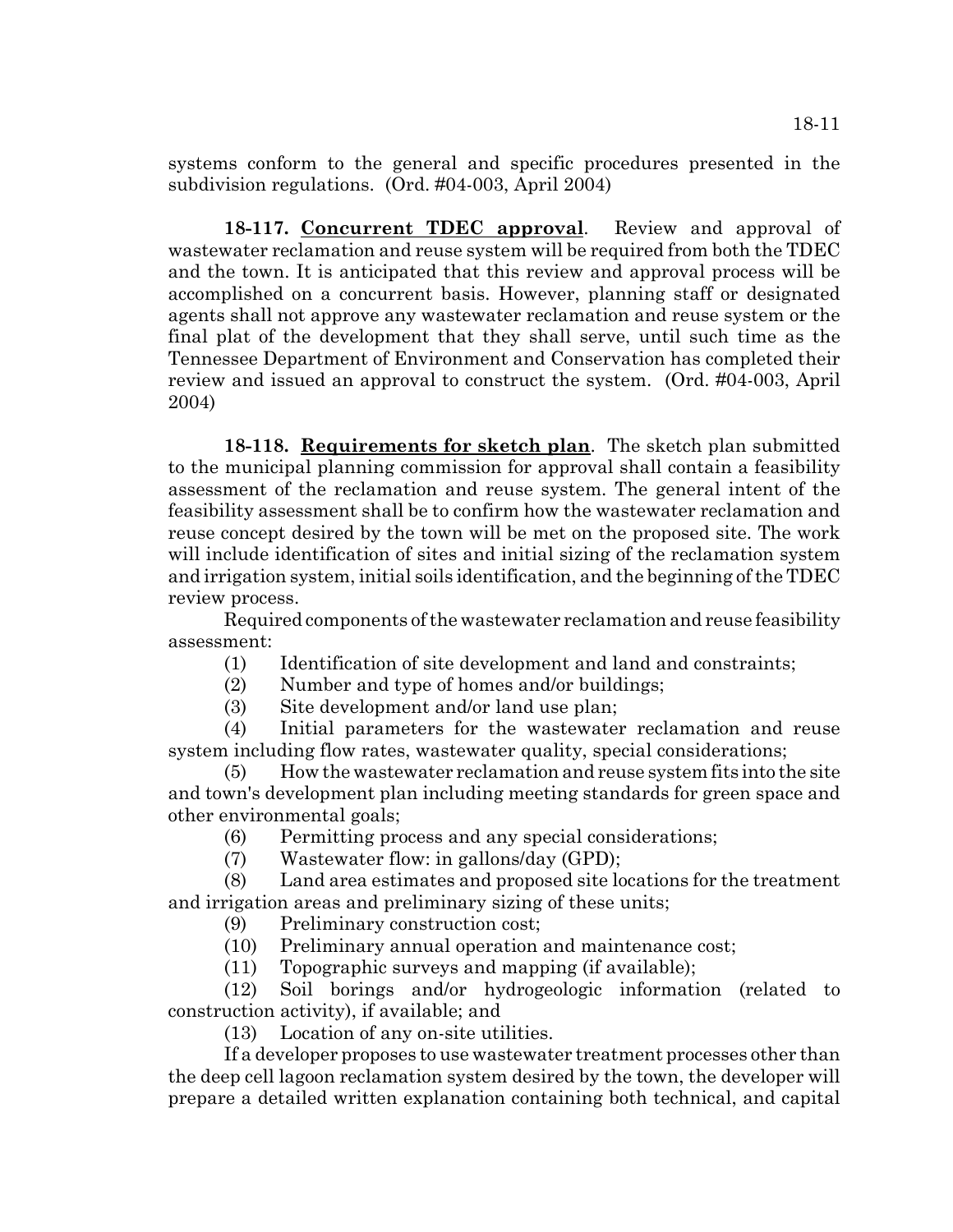and operating cost evaluations justifying its use because of economic hardship. This justification will be prepared and submitted along with the feasibility assessment. (Ord. #04-003, April 2004, modified)

**18-119. Requirements for preliminary plat**. The preliminary plat submitted to the planning commission for its approval shall contain an engineering report that is consistent with the engineering report guidelines outlined in the State of Tennessee Department of Environmental Conservation, Division of Water Pollution Control, Design Criteria for Sewage Works, latest edition. The engineering report shall be submitted to TDEC before the preliminary plat is approved. (Ord. #04-003, April 2004)

**18-120. Requirements for final plat**. The final plat submitted to the planning commission for its approval shall contain detailed construction plans and specifications for the wastewater reclamation and reuse system. The construction plans and specifications shall be consistent with final engineering plans and specifications outlined in the State of Tennessee Department of Environmental Conservation, Division of Water Pollution Control, Design Criteria for Sewage Works, latest edition.

Prior to approval of the final plat, the developer shall obtain an approved state operating permit and construction permit for the wastewater reclamation and reuse system from TDEC. (Ord. #04-003, April 2004)

**18-121. Requirements prior to construction**. The detailed plans and specifications for the wastewater reclamation and reuse system shall be submitted to and approved by TDEC and a construction permit secured before construction can be initiated in the development. (Ord. #04-003, April 2004)

**18-122. Construction inspection**. The town shall require that frequent, comprehensive, and sound inspections occur during construction. The developer shall ensure that competent and experienced personnel, preferably the design engineer or his representative, carefully monitor the progress of construction, and the town will inspect for compliance that all work essentially conforms to the approved plans and specifications. The developer or his representative shall maintain records of inspection activities, and, based on those records, certify that the project has been constructed as designed and approved. (Ord. #04-003, April 2004)

**18-123. Final inspection**. Upon completion of construction and testing as the town may in its discretion require, there shall be a final inspection and final approval by TDEC in accordance with the State of Tennessee Department of Environmental Conservation, Division of Water Pollution Control, Design Criteria for Sewage Works, latest edition. As-built plans shall be submitted simultaneously therewith, properly sealed. (Ord. #04-003, April 2004)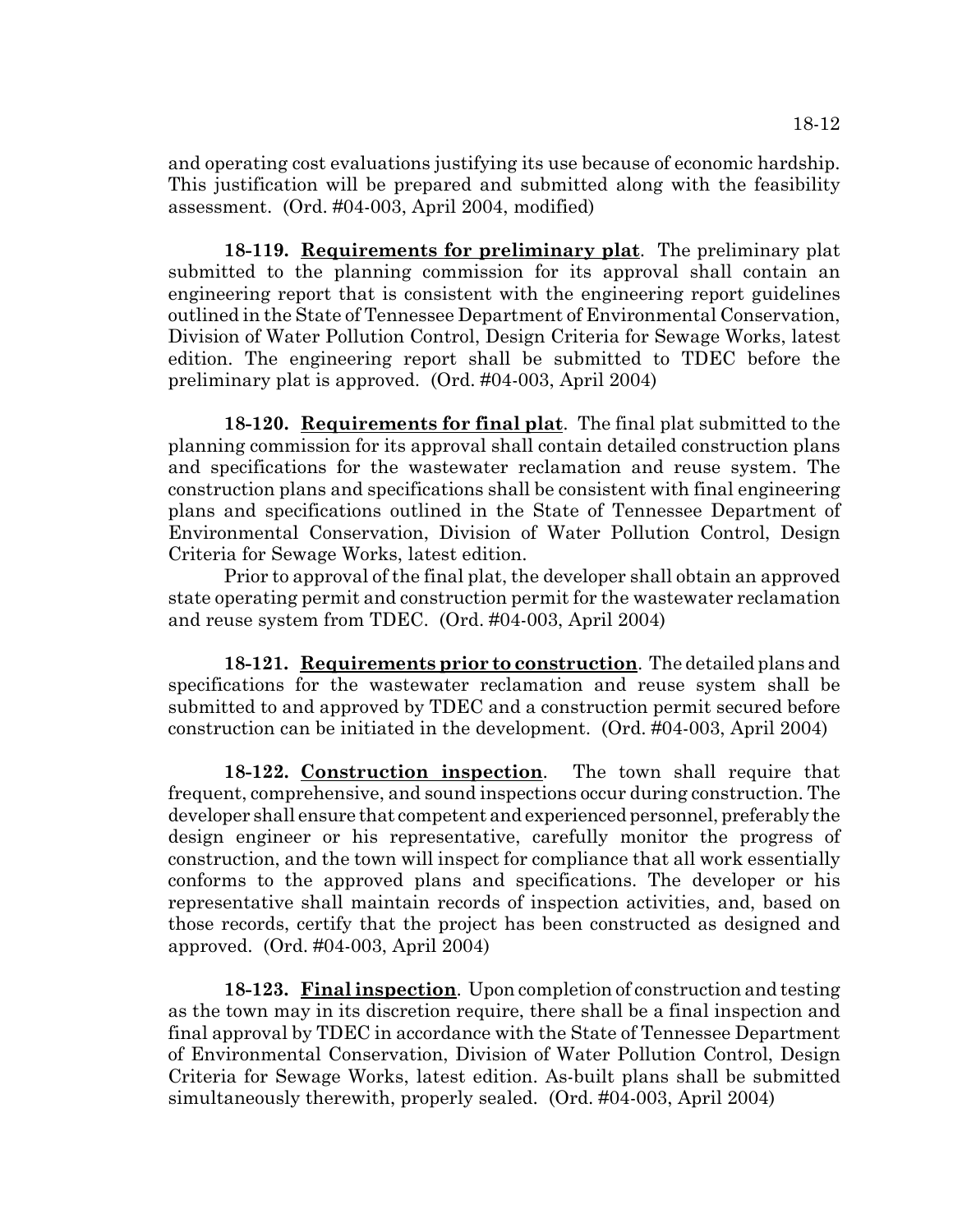**18-124. Acceptance by town**. As described in this chapter, the wastewater reclamation and reuse system will be dedicated, owned, and operated by the Town of Thompson's Station. The construction of the wastewater reclamation and reuse system shall be completed and approved by TDEC, an operating permit must be issued by TDEC, the design engineer shall submit certification that the system was constructed in accordance with approved construction plans and specifications, and TDEC will perform and approve the final inspection, prior to acceptance by the town and the issuance by the town's building official utilizing a system within a development and upon a lot being served under the terms of this chapter. (Ord. #04-003, April 2004, amended by Ord. #05-012, Aug. 2005)

**18-125. Assurance for completion and operation of improvements: bonding requirements**. A performance bond in the form of an irrevocable stand-by letter of credit will be required for all projects utilizing a wastewater reclamation and reuse system. The bond shall be in an amount as determined by the town's consultant(s) as deemed to be sufficient to secure and assure the town the satisfactory construction, installation and dedication of uncompleted required improvements, including all necessary off-site improvements. Upon completion of the required improvements, the performance bond may be reduced to a maintenance bond of not less than thirty percent (30%) of the performance amount. The requisite maintenance bond shall remain in place until the system is accepted by the town. (Ord. #05-012, Aug. 2005)

**18-126. Easements and access**. All required wastewater utility easements shall be shown on plat or site plan. Easements shall be provided to allow access and to perform future maintenance by the town or its agents to all components of the wastewater collection, reclamation, and reuse systems. (Ord. #04-003, April 2004)

18-127. Design criteria -- in general. This section establishes technical criteria to be used in the design of all wastewater reclamation and reuse systems in Thompson's Station. The criteria are based upon established TDEC and U.S. EPA design criteria. These criteria may be modified to accommodate site specific conditions and changes in TDEC requirements.

The criteria do not apply to single residential or non-residential lots utilizing septic tanks for their treatment and disposal of wastewater, which shall be designed and constructed in accordance with Tennessee Department of Environment and Conservation Rules, chapter 1200-1-6, entitled "Regulations to Govern Subsurface Sewage Disposal Systems." (Ord. #04-003, April 2004)

**18-128. TDEC design criteria**. The Tennessee Department of Environmental Conservation has issued criteria for the design and construction of wastewater facilities, including components of the reclamation and reuse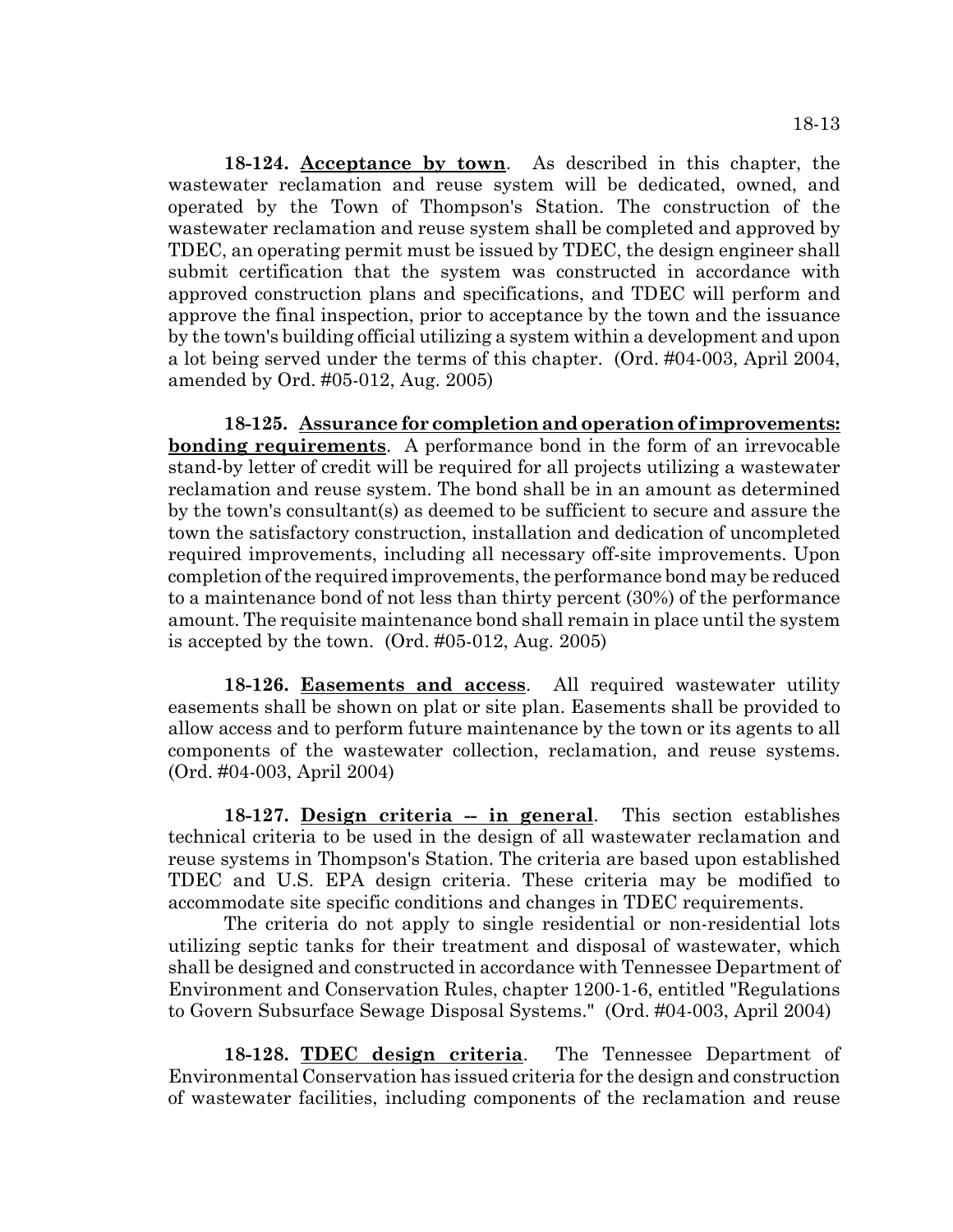systems. The latest revisions of these criteria, entitled "Design Criteria for Sewage Works," are hereby incorporated by reference into this chapter. Individual items in the TDEC design criteria may be modified as described in specific sections herein to conform to the requirements of Thompson's Station. (Ord. #04-003, April 2004)

**18-129. Reclamation and reuse system design**. The treatment system of choice for Thompson's Station is a deep cell, long duration reclamation cell followed by reuse of high quality effluent through irrigation of green space. Except as noted, design criteria for the reclamation cells should follow TDEC's Design Criteria, Section 9, entitled "Ponds and Aerated Lagoons." Except as noted, design criteria for the irrigation system, whether surface spray irrigation or subsurface drip irrigation, should follow TDEC's Design Criteria, Section 16, entitled "Slow Rate Land Treatment" or other design criteria accepted by TDEC. Additional requirements for subsurface drip emitter systems are presented in subsequent paragraphs of this section.

The town will allow use of alternative wastewater reclamation and reuse systems on a case-by-case, hardship, basis. Design criteria for these systems shall follow the appropriate section of the TDEC design criteria. (Ord. #04-003, April 2004)

**18-130. Applicability**. This chapter applies to all wastewater management systems developed in Thompson's Station.

The town has selected deep cell, long duration aerated lagoon treatment followed by irrigation as its wastewater reclamation and reuse system of choice. Use of systems other than the above will not be prohibited, but will be considered when a developer shows that the use of the system of choice will cause an economic hardship. If a developer proposes to use other wastewater treatment processes, they shall prepare a detailed written explanation containing both technical, and capital and operating cost evaluations justifying its use. Final approval of all systems shall lie with the mayor and board of aldermen of the town.

This chapter will not apply to point discharge systems which operate through the National Pollution Discharge Elimination System (NPDES) or septic systems utilizing land disposal to serve single residential lots, or non-residential lots with flows less than one thousand five hundred (1,500) Gallons Per Day (GPD). (Ord. #04-003, April 2004)

**18-131. Other requirements**. (1) Wastewater treatment or reclamation systems covered by this chapter that require septic tanks as part of the treatment process will require septic tanks be pumped on a regular basis. As a minimum, septic tanks shall be pumped out at least every three (3) years. If required for proper operation, the septic tanks must be pumped more frequently. In addition, sealed septic tanks that are part of systems regulated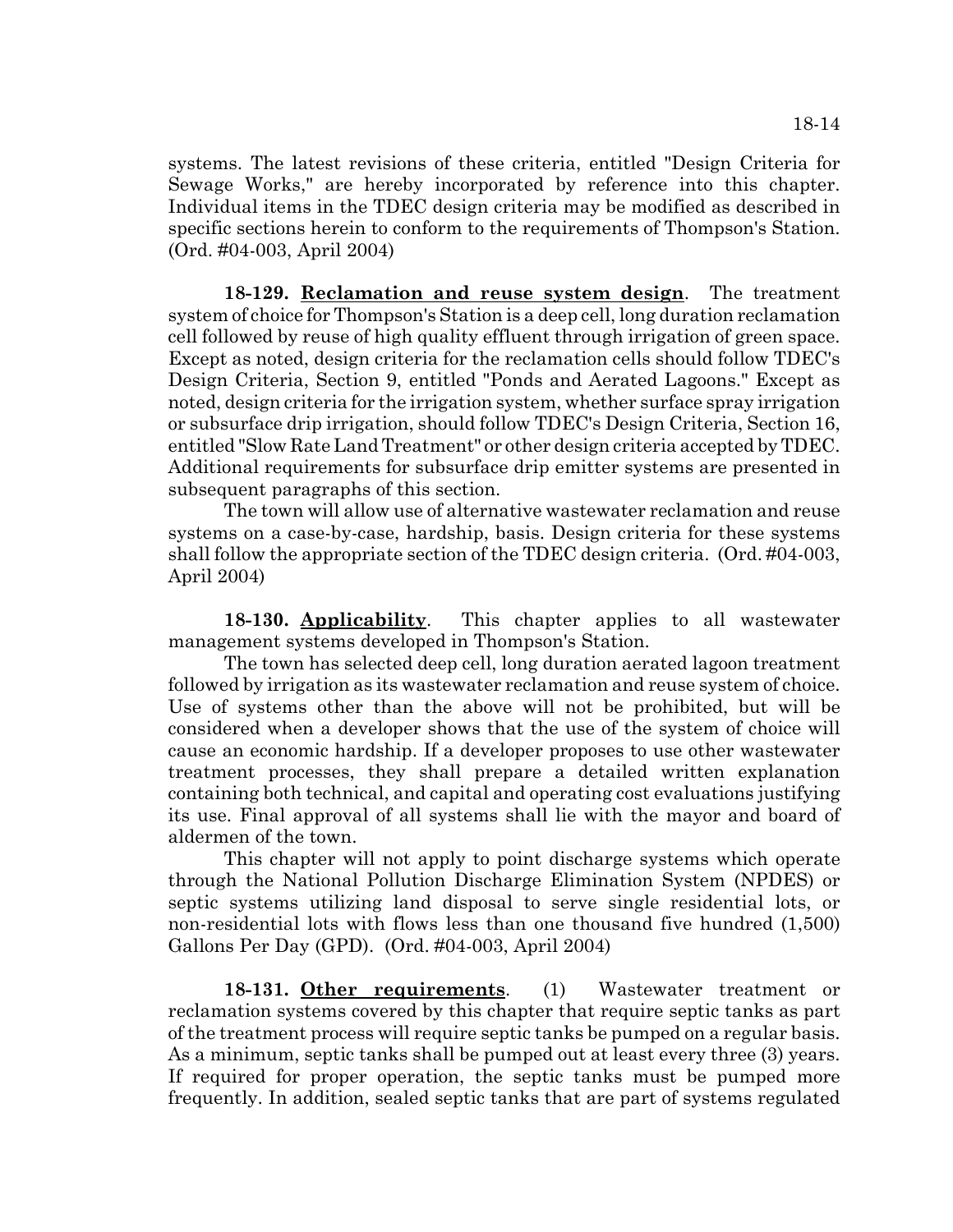by this chapter will have leak testing performed every three (3) years. All such septic tanks will be water tight, and a minimum of one thousand (1,000) gallons capacity, or larger, as determined by the town's review process.

(2) Section 16.1.3 of chapter 16 of the TDEC design criteria is revised as follows: The irrigation sites shall be located above the ten (10) year flood plain elevation and shall not be utilized when covered by flood waters. The wastewater treatment system shall be located outside or above the 100-year flood plain elevation.

(3) Section 16.9.3, buffer zone requirements, of chapter 16 of the TDEC design criteria shall have the following paragraphs added:

Width of buffer zones shall be determined based upon the quality of the reclaimed water. Reclaimed water that contains 2.4 fecal coliforms per one hundred (100) ml and a turbidity level three (3) NTU does not require any buffer zone, other than as may be specified in the town's zoning ordinance.

The quality of the reclaimed water that will be reused on public areas will be reviewed by the TDEC and Town of Thompson's Station on a case-by-case basis. Irrigation will be scheduled when the public areas are "closed" so that the application does not interfere with usage. When a wastewater reclamation and reuse system is designed and operated, the following issues should be considered:

(1) The system operator discontinues irrigation pumping of effluent to the site in the event of an obvious plant upset.

(2) When the reuse water falls below 2.4 fecal coliforms per one hundred (100) ml and turbidity exceeds three (3) NTUs, irrigation is interrupted until the reuse water quality is within compliance.

(3) All reuse water valves or outlets will be appropriately tagged to warn the public that the water is not to be used for drinking or bathing.

(4) All piping, valves, and outlets will be marked to differentiate reuse water from domestic or other potable water. A different pipe material can be used to facilitate water system identification.

(5) All reuse water valves, outlets, and sprinkler heads will be operated only by authorized personnel. Where hose bibs are present on domestic and effluent water lines, differential sizes will be established to preclude the interchange of hoses.

(6) Adequate means of notification will be provided to inform the public that reuse water is being irrigated. At golf courses, notices will also be printed on score cards and at all water hazards containing effluent reuse water.

(7) Application or use of reuse water will be done so as to prevent or minimize public contact with the reuse water and precautions shall be taken to ensure that the reuse water is not being sprayed on walkways, passing vehicles, buildings, picnic tables, domestic water facilities, or areas not under control of the user. Also:

(a) Application of the reuse water should take place during periods when the grounds will have maximum opportunity to dry before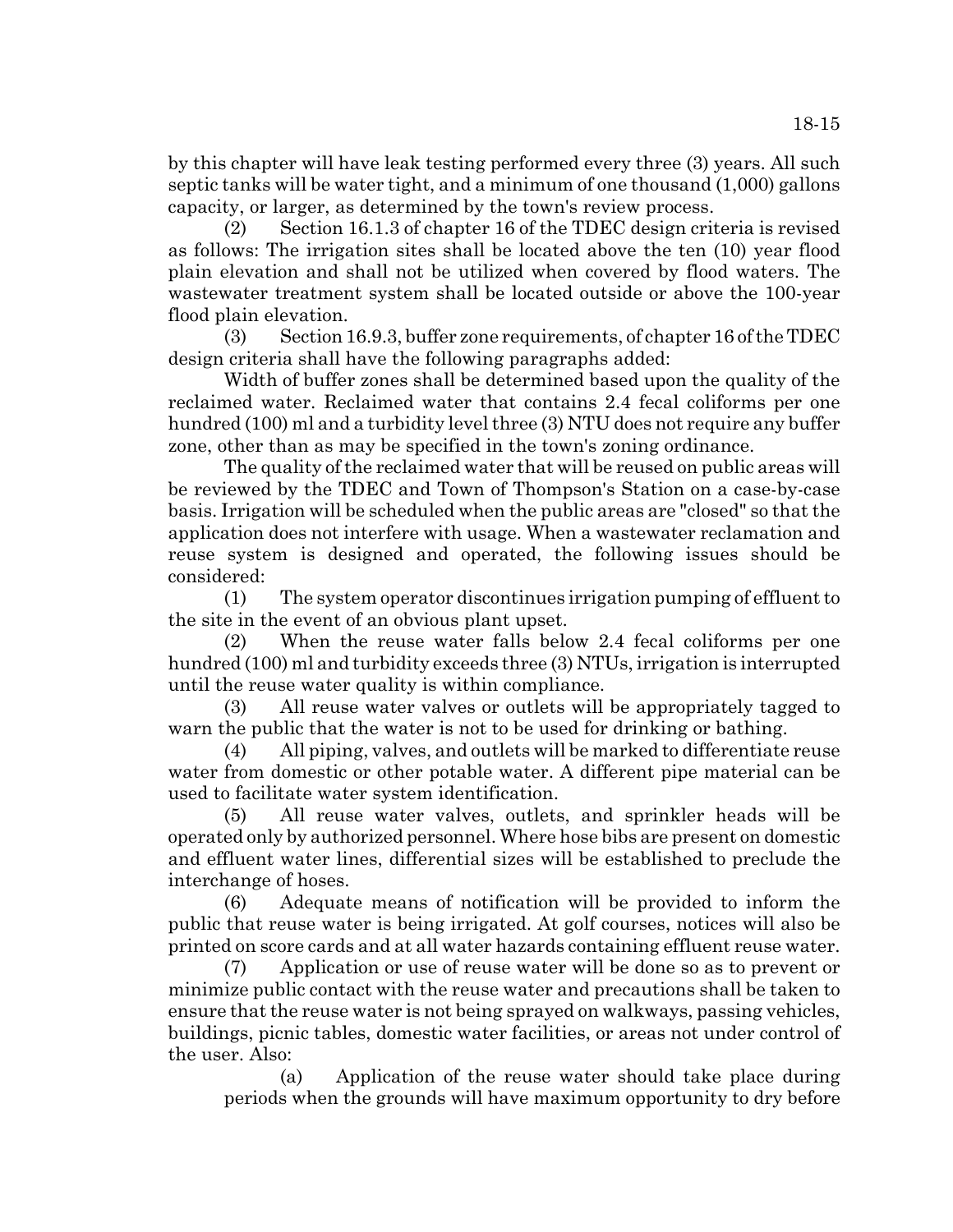(b) Windblown spray from the application of effluent water should not carry beyond the reuse irrigation area.

(c) Reuse water will be kept separate from domestic water wells and reservoirs.

(d) Drinking water fountains will be protected from direct or windblown reuse water spray.

(8) Adequate measures will be taken to prevent the breeding of flies, mosquitoes, and other vectors of public health significance during the process of reuse irrigation.

(9) Operation of reclamation and reuse systems shall not create odors. (Ord. #04-003, April 2004)

**18-132. Requirements for drip emitter systems**. Chapter 16 of the Department of Environment and Conservation's Design Criteria does not address the use of drip emitter systems for the disposal of treated effluent.

Wastewater reclamation and reuse systems utilizing subsurface drip emitters shall meet the reclaimed water quality standards established in chapter 16 of the TDEC's Design Criteria for Sewage Works. The town will review each application and may require more stringent treatment standards as it deems necessary.

The following provisions shall apply for drip emitter systems:

(1) Buffer zones, public access and protection of water supply wells. Buffer zones are required to provide adequate access to buried drip lines and to ensure that no wastewater leaves the site. The following minimum buffer zones must be provided for all systems:

(a) A twenty-five-foot (25') buffer must be maintained between the edge of the subsurface piping and the property line. A minimum fifty-foot (50') buffer must be maintained between the edge of surface piping and the property line. This requirement is subject to change as a result of site topography and the flushing system provided.

(b) A twenty-five-foot (25') undisturbed natural vegetative buffer is required between the drip piping and the edge of any perennial lake, stream, or channelized intermittent watercourse. If application of wastewater causes a non-channelized intermittent watercourse to become perennial, a twenty-five foot (25') buffer requirement will apply. All buffer requirements for trout streams and sedimentation and erosion control will also apply.

(c) Requirements for buffer areas in relation to potable water wells will be determined after reviewing groundwater pollution susceptibility and groundwater recharge maps or by contacting the Division of Water Supply, Tennessee Department of Environment and Conservation. In no case shall a wastewater application system be located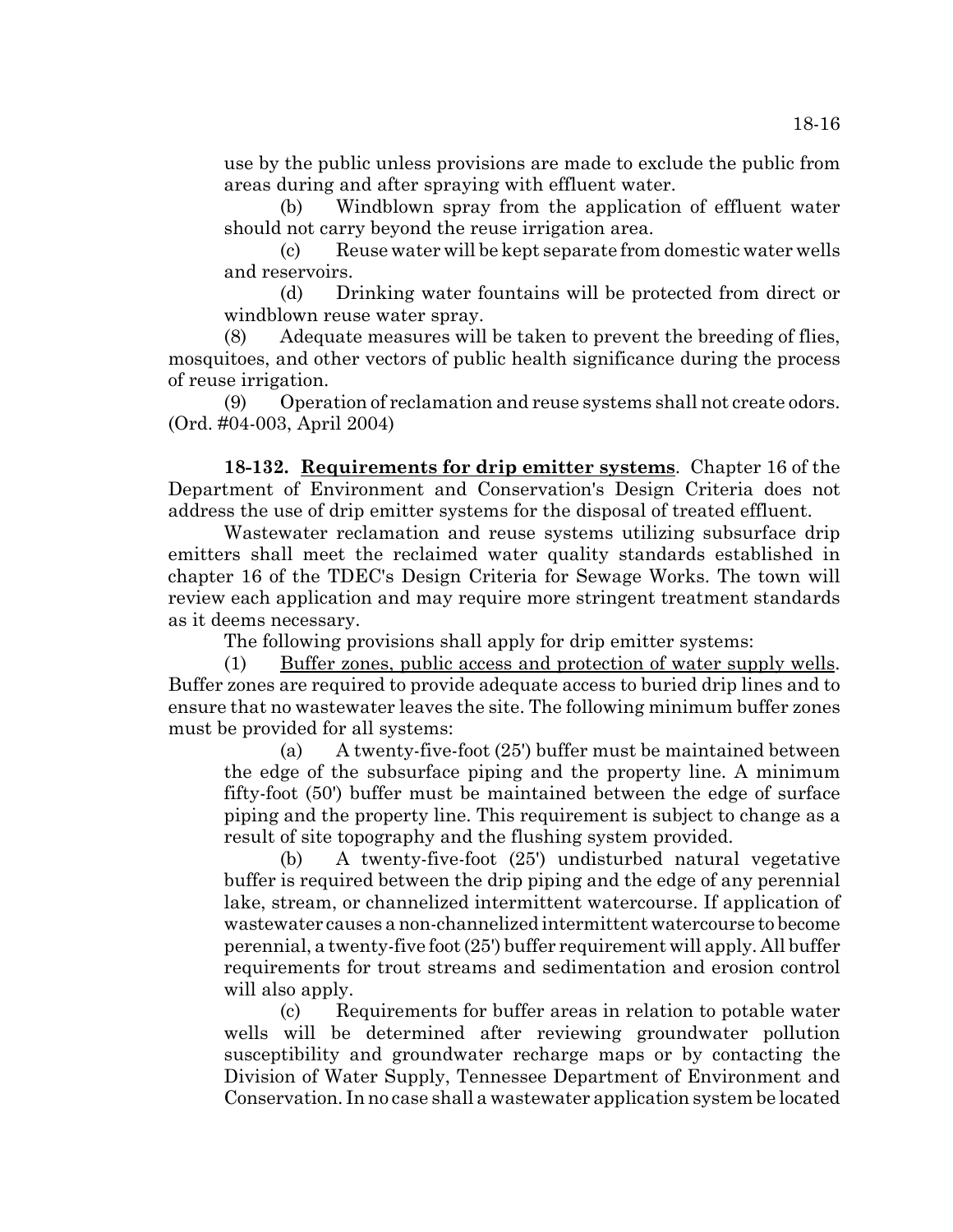within three hundred feet (300') of a drinking water well. Wellhead protection requirements may increase the buffer distances as necessary.

(d) An operation plan that presents the procedures to assure that the drip emitter system remains functional public access to the emitter field shall be restricted by posting signs and fencing of disposal fields. Fencing and access road gates shall be provided along property lines adjacent to residential and other developed areas. Fencing is required around all wastewater treatment systems, storage facilities, pump stations, and holding ponds.

(2) Surface drainage and runoff control. Drip emitter systems shall also include provisions to stop irrigation and hold wastewater for a minimum of ten (10) days for storage when soil conditions are wet or when flooding occurs. The wastewater storage requirements utilizing spray application disposal method shall be in accordance with chapter 16 of TDEC's Design Criteria for Sewage Works.

Storm runoff should be considered in the design of drip irrigation systems. If properly designed and constructed, drip emitter systems will not produce any runoff. All areas that acquire a wet surface should have the hydraulic loading rate reduced to prevent the situation from recurring. Areas exhibiting a wet surface on a regular basis must be eliminated from future applications unless the surface wetting can be corrected. A reassessment of the design should be performed to determine if reconstruction or repair of the failing area would correct the deficiency. Any areas taken out of service because of failure will subsequently cause a reduction in the permitted system capacity.

Indirect runoff as a result of underflow, changes in slope, and shallow restrictive soil layers can be anticipated at some drip emitter system sites. Indirect runoff will be reviewed on a case-by-case basis by the town.

Water resulting from line flushing must be dispersed over a wide area and will be reviewed on a case-by-case basis by the town. Direct discharge of these flows into any watercourse is prohibited. Effluent from line flushing should be absorbed by the surrounding area within a few minutes of line flushing. Line flushing should not be performed during any rain event.

(3) Distribution systems, maintenance and construction. Hydraulic calculations for the pump and distribution system must be submitted for review. Field pressure and flow variation due to friction loss and changes in static head should not exceed plus or minus ten percent (10%) of the design emitter pressure or flow. If this criterion cannot be met, revisions to field layout, emitter output, or any other viable option should be used to comply with this requirement. The system will not be allowed to initiate operations if the total flow or pressure variation is in excess of ten percent (10%) of the design. The ten percent (10%) difference should be the difference between any two (2) emitters in the entire system. Fields should be laid out so that the irrigation lines follow the contour of the site. Flushing flows and static head calculations can be addressed on a field-by-field basis. Each field should define total flow (gpm)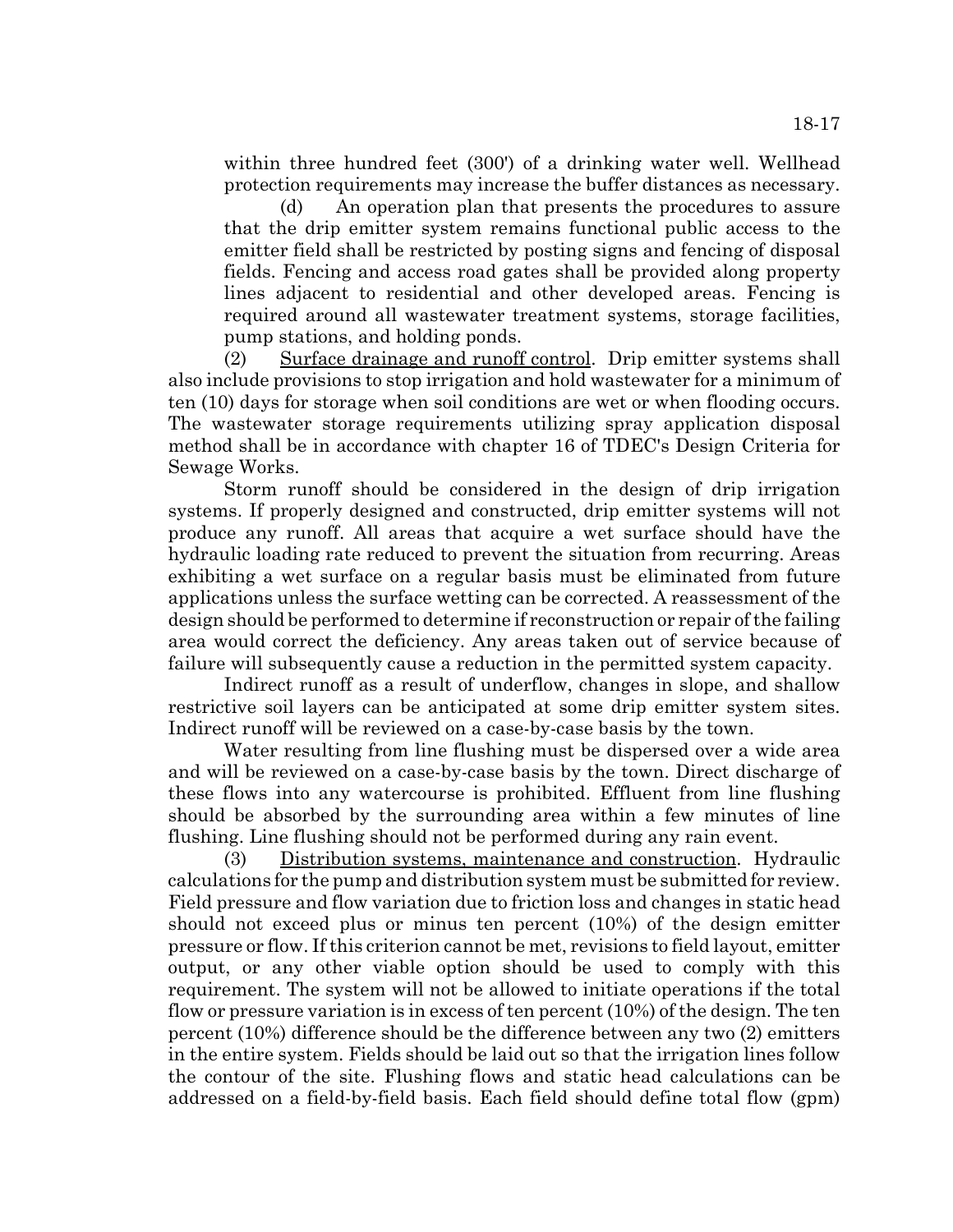proposed, total length of emitter piping, emitter spacing, line spacing, total numbering of lines and total number of lines to be included per flushing. This layout information should be shown on a topographic map. All proposed main line sizes and lengths along with individual irrigation line lengths should be shown. All return piping sizes and lengths should also be shown and should not exceed manufacturers' specifications to ensure equal distribution to each emitter. Emitter and line spacing should be in accordance with manufacturers' recommendations.

System should be self-draining to prevent freezing during the winter months. The plan of operation and management should address disinfection and flushing of emitter lines to prevent solids build-up. Flushing of lines should be performed according to the manufacturers' recommendations but at minimum on a bi-monthly basis. Velocities must be a minimum of two feet (2') per second at the end of each irrigation or return line during the flushing operation. Calculations supporting the two feet (2') per second velocity requirement should be included.

Satisfactory operation of the drip irrigation system is necessary to safeguard the health of the public and to ensure that the wastewater effluent is disposed of in an environmentally sound manner. Emitter manufacturers must supply documentation that placing the emitter in the root zone of the cover crop will not interfere with the emitter performance. Emitters should be buried no less than five inches (5") nor more than seven inches (7") from the surface for optimum nutrient uptake. Variance from this depth of burial will be evaluated on a case-by-case basis if supported by manufacturers' recommendations. All systems must be equipped with audible and visual alarms to signal system malfunctions. Telemetry systems should also be installed where the facility is not manned during normal working hours. Monitoring equipment must be provided to detect a five percent (5%) change in flow rate to any given field. If a change is detected which shows a ten percent (10%) variance, evaluations must be performed to determine if it is a result of clogging filters, force main breaks, emitter clogging, leaks in field lines, a flush valve failure, etc. The plan of operation and management should address what actions are required to correct any such problem should it occur. Pumping equipment must be provided with pressure and flow sensitive controls which will disengage pumps if a main breaks or clogs.

Prior to pumping to the drip field distribution system, the wastewater must be screened to remove fibers, solids and other matter that might clog drip emitters. As a minimum, screens with a nominal diameter smaller than the smallest flow opening in the drip emitter tubing should be provided. Screening to remove solids greater than one-third (1/3) the diameter of the smallest drip emitter opening is recommended. (Ord. #04-003, April 2004, as amended by Ord. #05-012, Aug. 2005)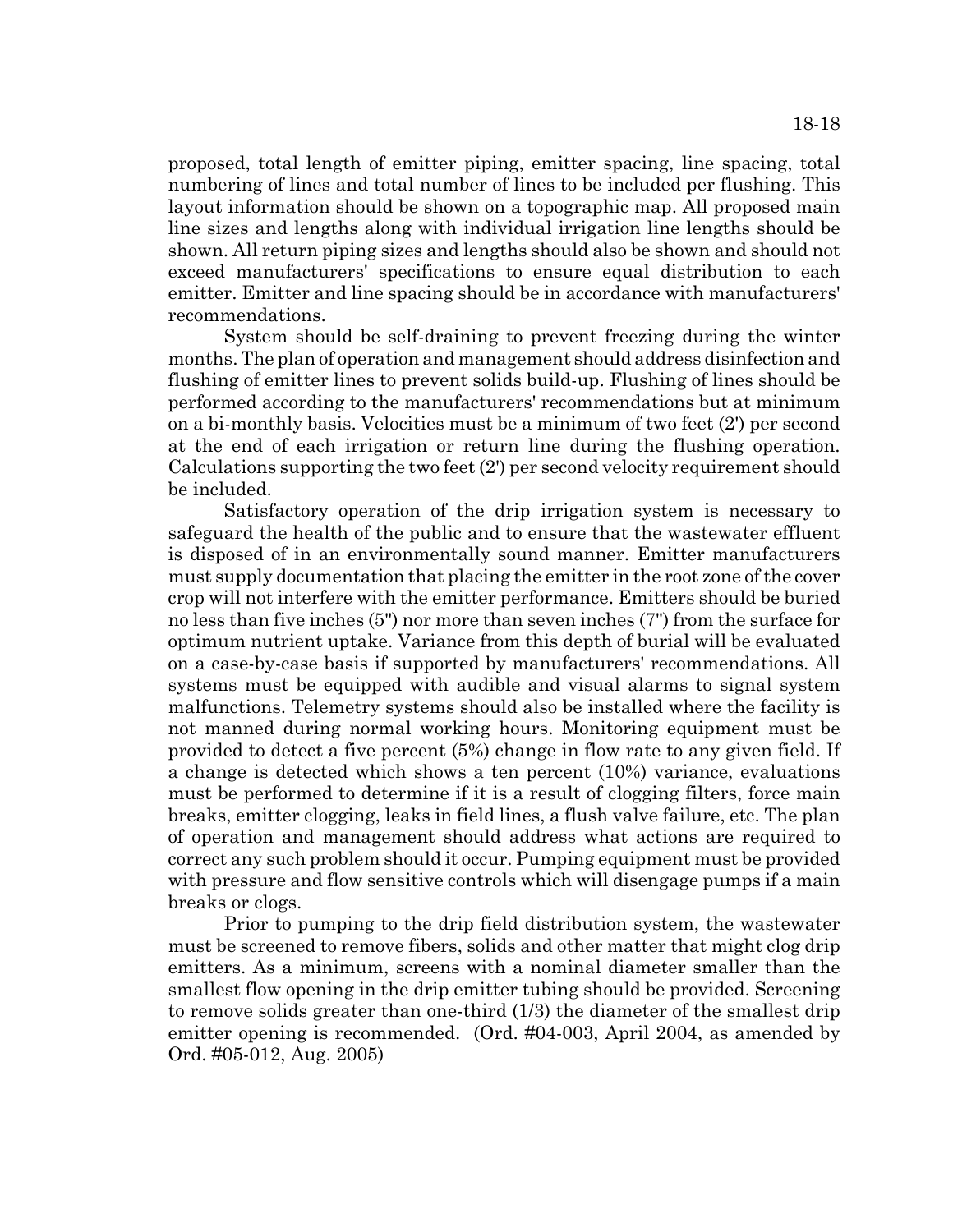**18-133. Collection system design criteria**. (1) No person shall uncover, make any connections with or opening into, use, alter, or disturb any public sewer or appurtenance thereof. A connection fee shall be paid to the town at the time the application is filed.

(2) All costs and expenses incident to the installation, connection, and inspection of the building sewer shall be borne by the owner. The owner shall indemnify the town from any loss or damage that may directly or indirectly be occasioned by the installation of the building sewer.

(3) A separate and independent building sewer shall be provided for every building; except where one (1) building stands at the rear of another on an interior lot and no private sewer is available or can be constructed to the rear building through an adjoining alley, court, yard, or driveway, the building sewer from the front building may be extended to the rear building and the whole considered as one (1) building sewer.

(4) Old building sewers may be used in connection with new buildings only when they are found on examination and tested by the superintendent to meet all requirements of this chapter. All others may be sealed to the specifications of the superintendent.

(5) Building sewers shall conform to the following requirements:

(a) The minimum size of a building sewer shall be as follows: Conventional sewer system - Four inches (4"). Small diameter gravity sewer - Two inches (2").

(b) The minimum depth of a building sewer shall be eighteen inches (18").

(c) Building sewers shall be laid on the following grades: Four-inch (4") sewers - One-eighth inch (1/8") per foot. Two inch (2") sewers - Three-eighths inch (3/8") per foot. Larger building sewers shall be laid on a grade that will produce a velocity when flowing full of at least two feet (2') per second.

(d) Slope and alignment of all building sewers shall be neat and regular.

(e) Building sewers shall be constructed only of ductile iron pipe class 50 or above or polyvinyl chloride pipe schedule 40 or and SDR-21 or greater. Joints shall be rubber or neoprene "0" ring compression joints or solvent welded.

(f) A cleanout shall be located five feet (5') outside of the building, one (1) as it crosses the property line and one (1) at each change of direction of the building sewer that is greater than forty-five degrees  $(45^{\circ})$ . Additional cleanouts shall be placed not more than seventy-five feet (75') apart in horizontal building sewers of six inch (6") nominal diameter and not more than one hundred feet (100') apart for larger pipes. Cleanouts shall be extended to or above the finished grade level directly above the place where the cleanout is installed. A "Y" (wye) and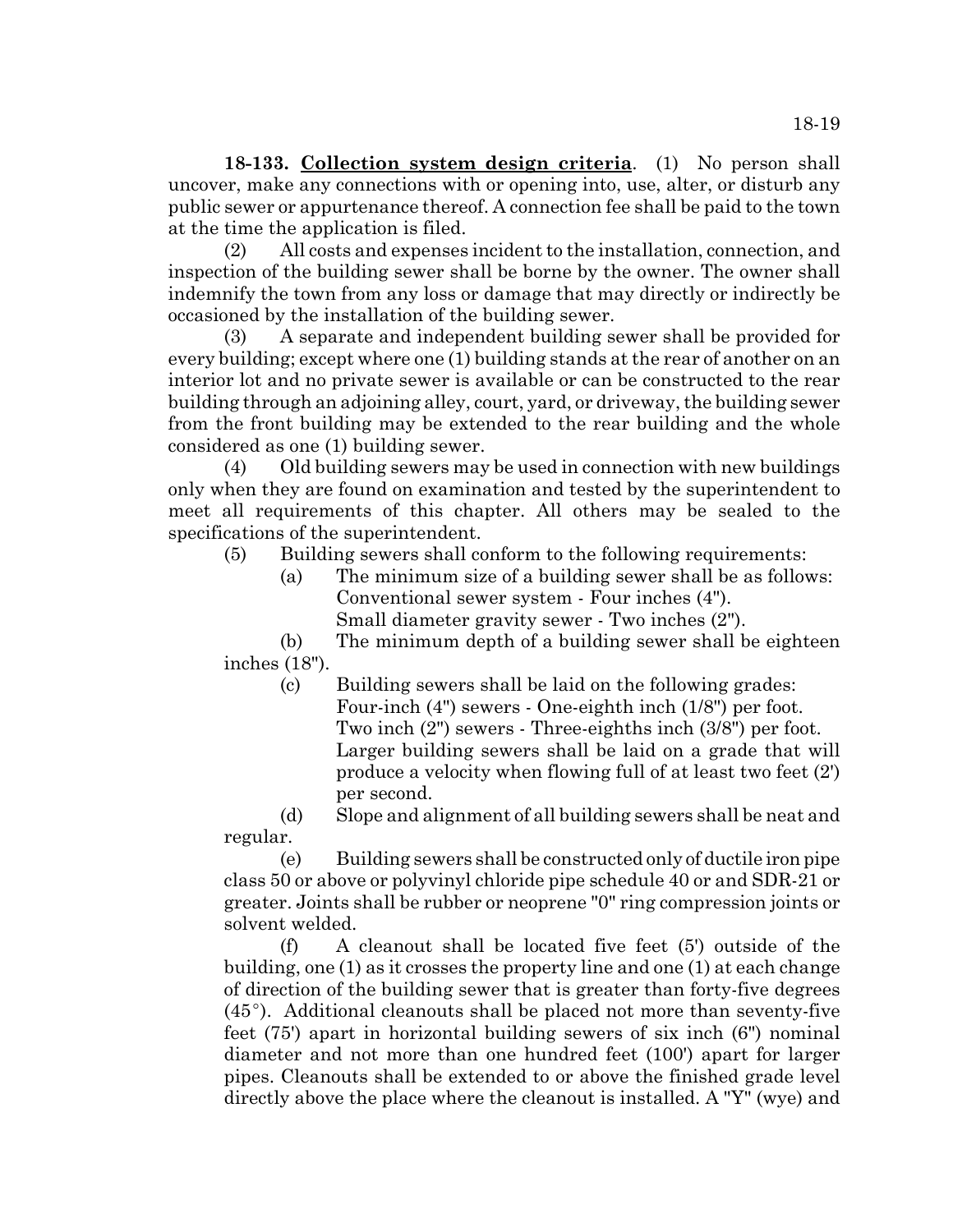one-eighth (1/8) bend shall be used for the cleanout base. Cleanouts shall not be smaller than four inches (4").

(g) Connections of building sewers to the public sewer system shall be made only by the town and shall be made at the appropriate existing wyes or tee branch using compression type couplings or collar type rubber joint with stainless steel bands. Where existing wye or tee branches are not available, connections of building services shall be made by either removing a length of pipe and replacing it with a wye or tee fitting using flexible neoprene adapters with stainless steel bands of a type approved by the superintendent. All such connections shall be made gastight and watertight.

(h) The building sewer may be brought into the building below the basement floor when gravity flow from the building to the sanitary sewer is at a grade of one-eighth inch (1/8") per foot or more if possible. In cases where basement or floor levels are lower than the ground elevation at the point of connection to the sewer, adequate precautions by installation of check valves or other backflow prevention devices to protect against flooding shall be provided by the owner. In all buildings in which any building drain is too low to permit gravity flow to the public sewer sanitary sewage carried by such building drain shall be lifted by a step or grinder pump and discharged to the building sewer at the expense of the owner, pursuant to § 18-105.

(i) The methods to be used in excavating, placing of pipe, jointing, testing, backfilling the trench, or other activities in the construction of a building sewer which have not been described above shall conform to the requirements of the building and plumbing code or other applicable rules and regulations of the town or to the procedures set forth in appropriate specifications of the ASTM and Water Environment Federation Manual of Practice FD-5. Any deviation from the prescribed procedures and materials must be approved by the superintendent before installation.

(j) An installed building sewer shall be gastight and watertight. (6) All excavations for building sewer installation shall be adequately guarded with barricades and lights so as to protect the public from hazard. Streets, sidewalks, parkways, and other public property disturbed in the course of the work shall be restored in a manner satisfactory to the town.

(7) No person shall make connection of roof downspouts, exterior foundation drains, areaway drains, basement drains, sump pumps, or other sources of surface runoff or groundwater to a building directly or indirectly to a public sanitary sewer.

(8) Inspection of connections. (a) The sewer connection and all building sewers from the building to the public sewer main line shall be inspected before the underground portion is covered, by the superintendent or his authorized representative.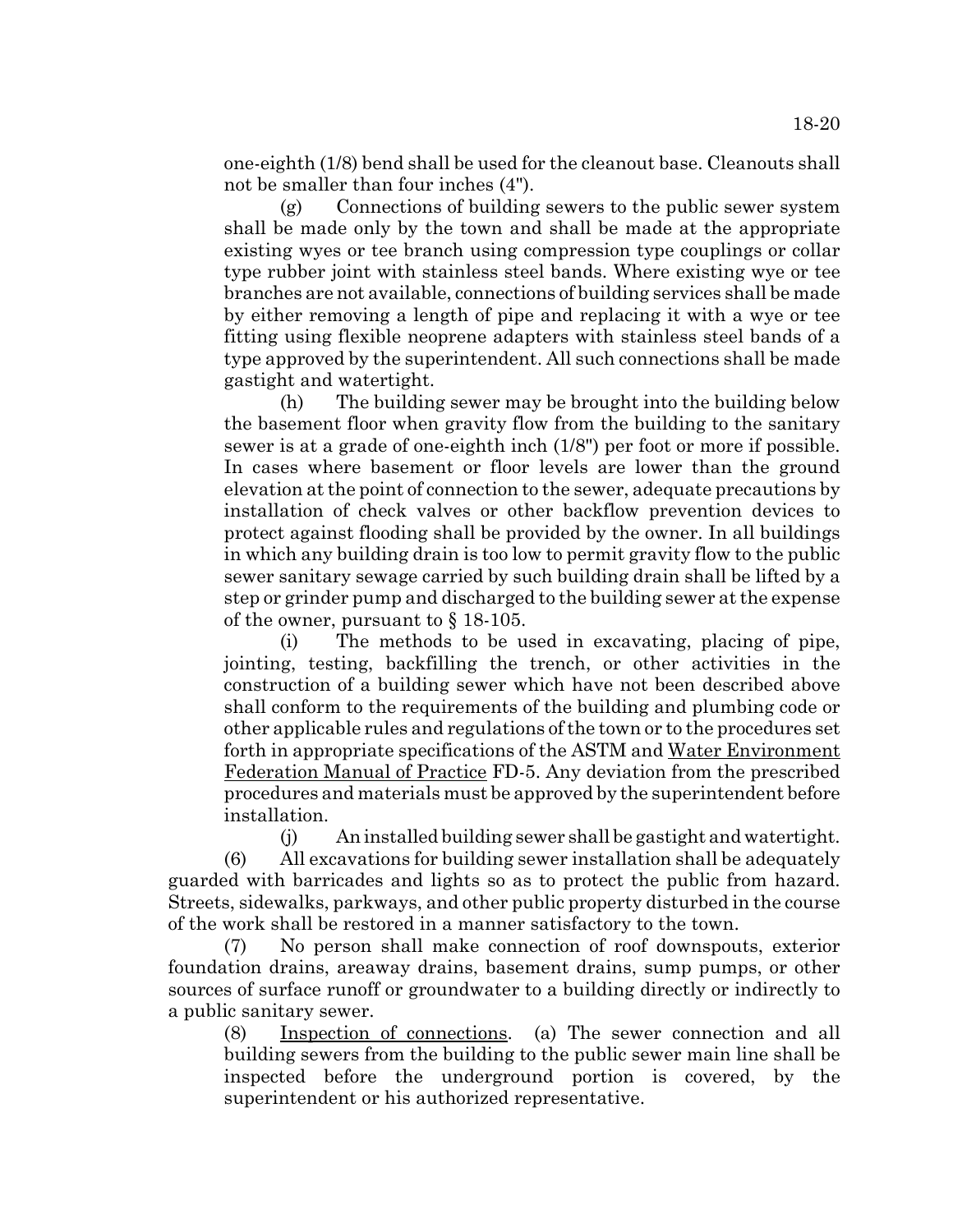(b) The applicant for discharge shall notify the superintendent when the building sewer is ready for inspection and connection to the public sewer. The connection shall be made under the supervision of the superintendent or his representative.

(9) Maintenance of building sewers. Each individual property owner shall be entirely responsible for the construction, maintenance, repair or replacement of the building sewer as deemed necessary by the superintendent to meet specifications of the town. Owners failing to maintain or repair building sewers or who allow stormwater to enter the sanitary sewer may face enforcement action by the superintendent up to and including discontinuation of service.

(10) Sewer extensions. All expansion or extension of the public sewer constructed by property owners or developers must follow policies and procedures developed by the town. In the absence of policies and procedures the expansion or extension of the public sewer must be approved in writing by the superintendent or manager of the wastewater collection system. All plans and construction must follow the latest edition of Tennessee Design Criteria for Sewerage Works. (Ord. #04-003, April 2004)

**18-134. Grinder pump wastewater systems**. (1) When connection of building sewers to the public sewer by gravity flow lines is impossible due to elevation differences or other encumbrances, Grinder Pump (GP) systems may be installed subject to the regulations of the town board.

(2) Installation requirements. Location of tanks, pumps, and effluent lines shall be subject to the approval of the town. Installation shall follow design criteria for STEP and OP systems as provided by the superintendent.

(3) Costs. GP equipment for new construction shall be purchased and installed at the developer's, homeowner's, or business owner's expense according to the specification of the town and connection will be made to the town sewer only after inspection and approval of the town.

(4) Ownership and easements. Homeowners or developers shall provide the town with ownership and an easement. Access by the town to the GP system must be guaranteed to operate, maintain, repair, restore and service. Access manholes, ports, and electrical disconnects must not be locked, obstructed or blocked by landscaping or construction.

 $(5)$  Use GP systems. Home or business owners shall follow the GP users guide provided by the system manufacturer and as supplemented by the town. Home or business owners shall provide an electrical connection that meets specifications and shall provide and pay for electrical power. Home or business owners shall be responsible for maintenance drain lines from the building to the GP tank.

 $(6)$  Prohibited uses of the GP system. (a) Connection of roof guttering, sump pumps or surface drains;

(b) Disposal of toxic household substances;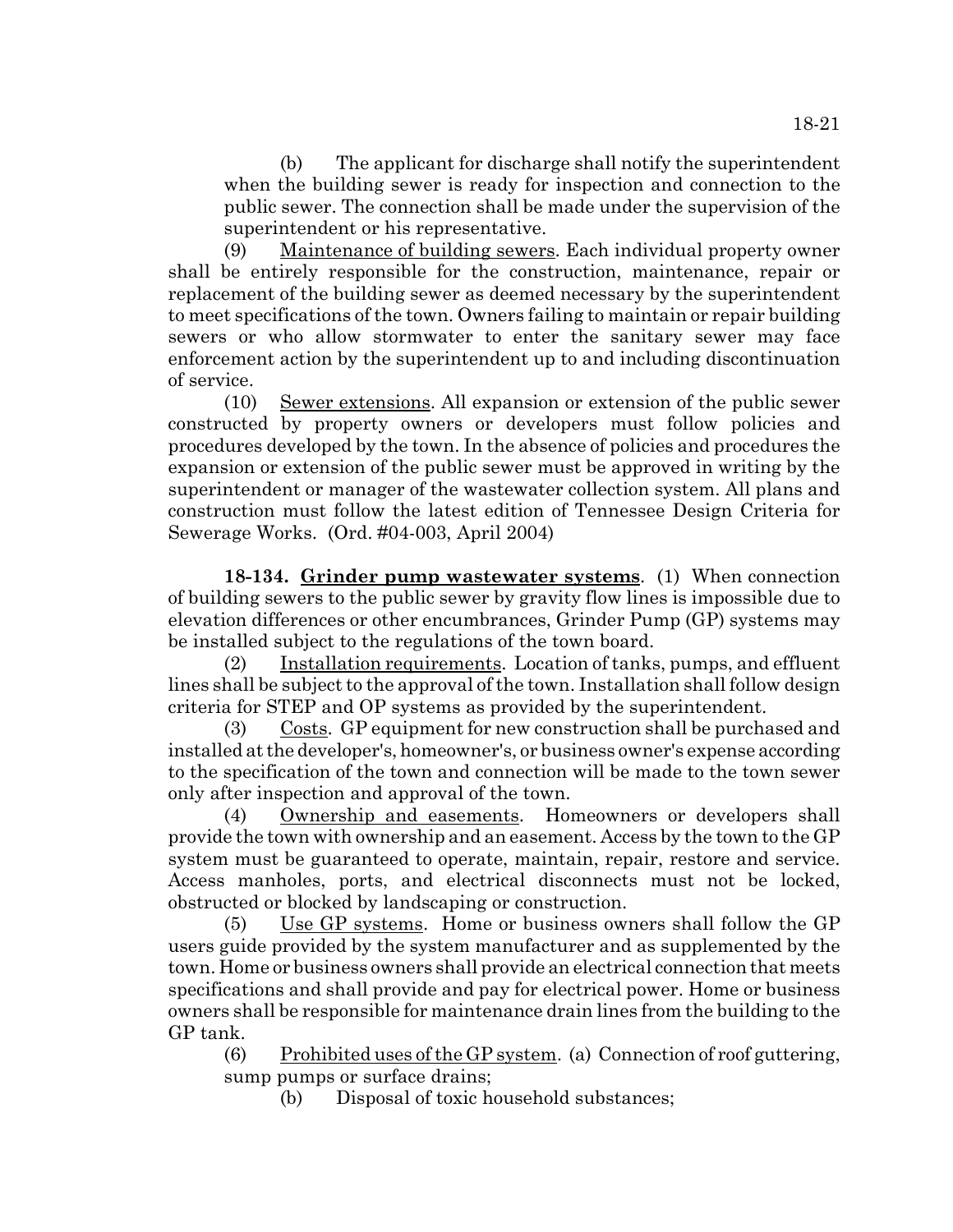- (c) Use of garbage grinders or disposers;
- (d) Discharge of pet hair, lint, or home vacuum water;
- (e) Discharge of fats, grease, and oil.

(7) Additional charges. The town shall be responsible for maintenance of the GP equipment. Repeat service calls for identical problems shall be billed to the homeowner or business at a rate of no more than the actual cost of the service call. (Ord. #04-003, April 2004)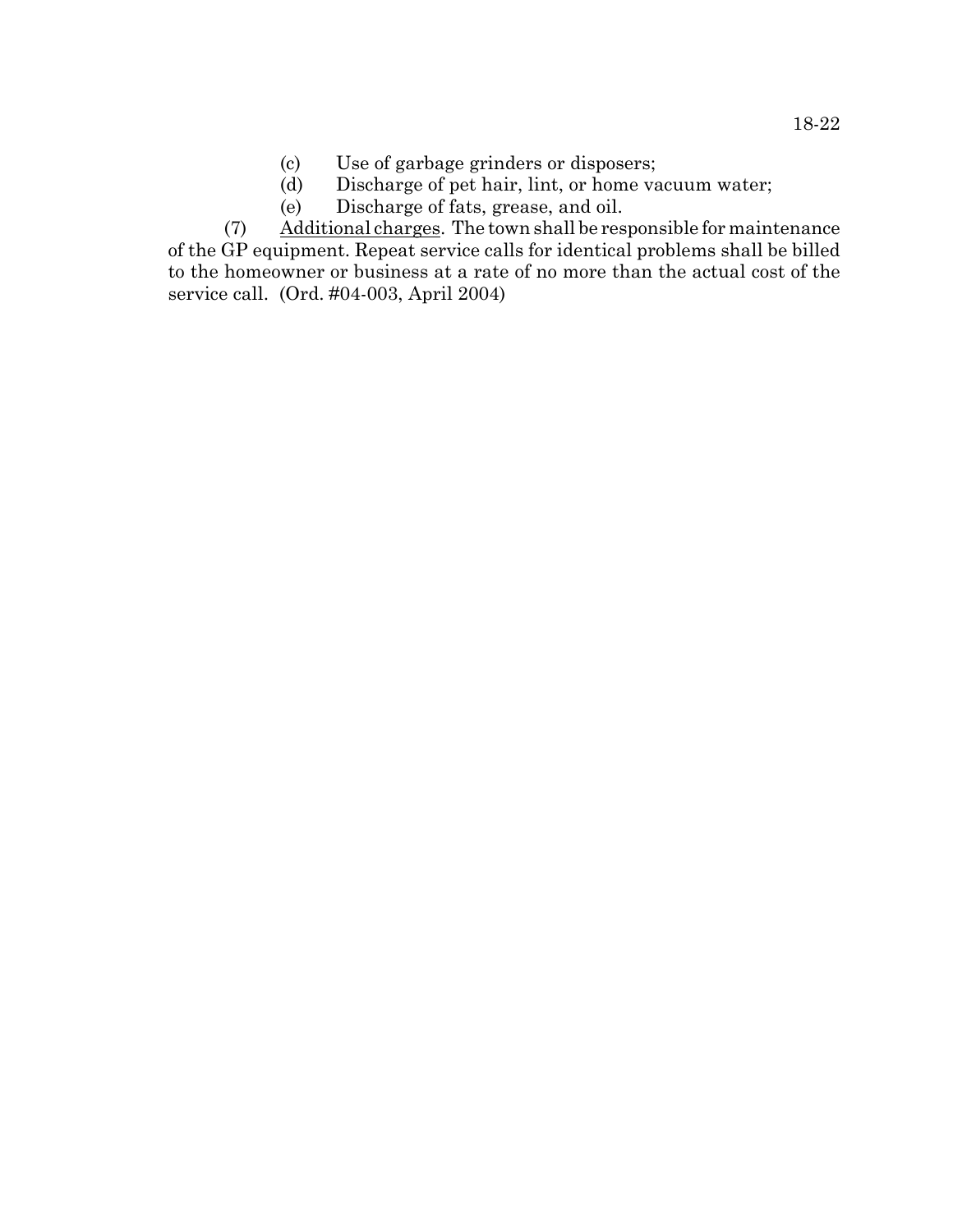# **CHAPTER 2**

## **WASTEWATER SYSTEM USER RATES**

#### **SECTION**

- 18-201. Rates and tap fees by governing body.
- 18-202. Vacant or un-built lots.
- 18-203. Maximum residential fee.
- 18-204. Adjustment of bills.
- 18-205. Failure to pay bill when due.
- 18-206. Deposit and other related fees.
- 18-207. Responsibility for payment of fees.

**18-201. Rates and tap fees by governing body**. User rates and tap fees for the town's wastewater treatment services are set by the board, subject to the limitations in this chapter. A schedule of the current user rates and tap fees shall be maintained in the town recorder's office.

**18-202. Vacant or un-built lots**. There shall be no minimum monthly rates charged for vacant or un-built lots. Monthly rates shall begin to be assessed upon issuance of a building permit and connection to the public water system, regardless of whether the structure is occupied. (Ord. #07-016, Jan. 2008)

**18-203. Maximum residential fee**. Residential and non-residential user rates shall be set as follows:

(1) A base rate is set at the amount of twenty-nine dollars (\$29.00) per user.

(2) A uniform cost per one thousand (1,000) gallons of sewer used is set at a rate of eight dollars and ten cents (\$8.10) per one thousand (1,000) gallons.

(3) The rates shall be effective starting July 1, 2022. Additionally, there shall be a bi-annual review starting on or about January 1, 2023, for the purpose of the consideration of the need for a rate increase based on the evaluation of the operational expense and associated cost of the regional treatment facility. (Ord. #07-016, Jan. 2008, as replaced by Ord. #2021-005, March 2021 *Ch2\_8-2-21*)

**18-204. Adjustment of bills**. The town administrator shall have the authority to make adjustments to sewer bills upon application of a customer and upon a showing that the calculation based upon water use is inaccurate for that billing period. The customer must provide evidence from the water utility that their water bill was adjusted prior to the town administrator approving any adjustment to the sewer bill. A sewer adjustment will be granted only in cases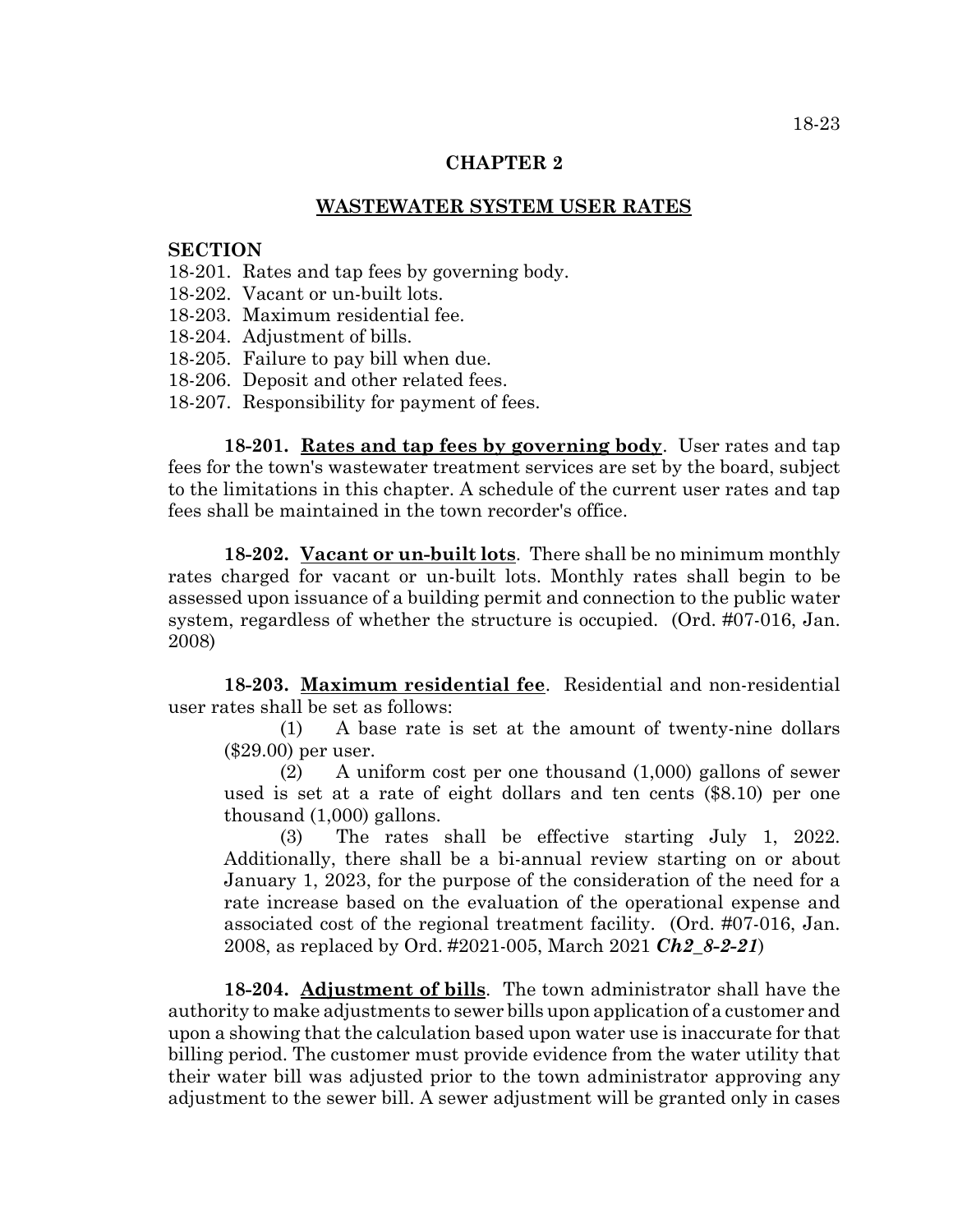in which the additional water use did not drain into the town's wastewater system. The customer must also provide proof that any water leaks have been fixed (such as invoices and receipts or cancelled checks for payment) prior to receiving a wastewater adjustment. Such adjustments shall be limited to one (1) time per twelve (12) month period per customer. (Ord. #07-016, Jan. 2008, as replaced by Ord. #2019-006, May 2019 *Ch2\_8-2-21*)

**18-205. Failure to pay bill when due**. Any payment not received by the due date shall be assessed a ten percent (10%) penalty on all unpaid fees. A notice of cut-off will be sent to a customer if the account is not paid in full by the cut-off date in the notice. If the account, including penalties, is not paid to the town by the cut-off notice date, the customer's water service may be discontinued for nonpayment. Water service may be restored by payment in full of the past due sewer bill plus, water utility reconnection fees, penalties and any additional deposits as described in § 18-206. (Ord. #07-016, Jan. 2008, as replaced by Ord. #2019-006, May 2019 *Ch2\_8-2-21*)

**18-206. Deposit and other related fees**. Each customer, upon providing evidence that water service has been established, shall fill out an application for wastewater services. If the customer is not the property owner, the property owner shall also sign the application. A deposit of seventy-five dollars (\$75.00) for single family residential and one hundred fifty dollars (\$150.00) for commercial and multi-family will be charged at the time of application for wastewater service. The town reserves the right to require an additional deposit from any customer that may be delinquent in their payments more than twice in a period of four (4) months or who has had services terminated due to non-payment. Deposits will be applied to the customer's final billing. Once final billing is satisfied, amounts left over from deposit, if any, will be refunded to the customer at that time. The customer must inform the town that they are closing their account in order to receive any deposit refund. The customer will remain liable for the monthly sewer bill until such time as customer notifies the town to terminate service. Changes in deposit fees may be established by resolution by the board of mayor and aldermen of the town from time to time. (as added by Ord. #2019-006, May 2019 *Ch2\_8-2-21*)

**18-207. Responsibility for payment of fees**. (1) The owner of a building or other premises, or the owner of land leased or rented by the owner of a building or other premises placed on said land, shall be responsible for payment of all fees incurred in servicing that property. If the owner authorizes or directs a tenant, occupant or other responsible person to open an account and make payment of the fees to the town, such agreement is exclusive of the town and the owner shall remain responsible for all incurred fees.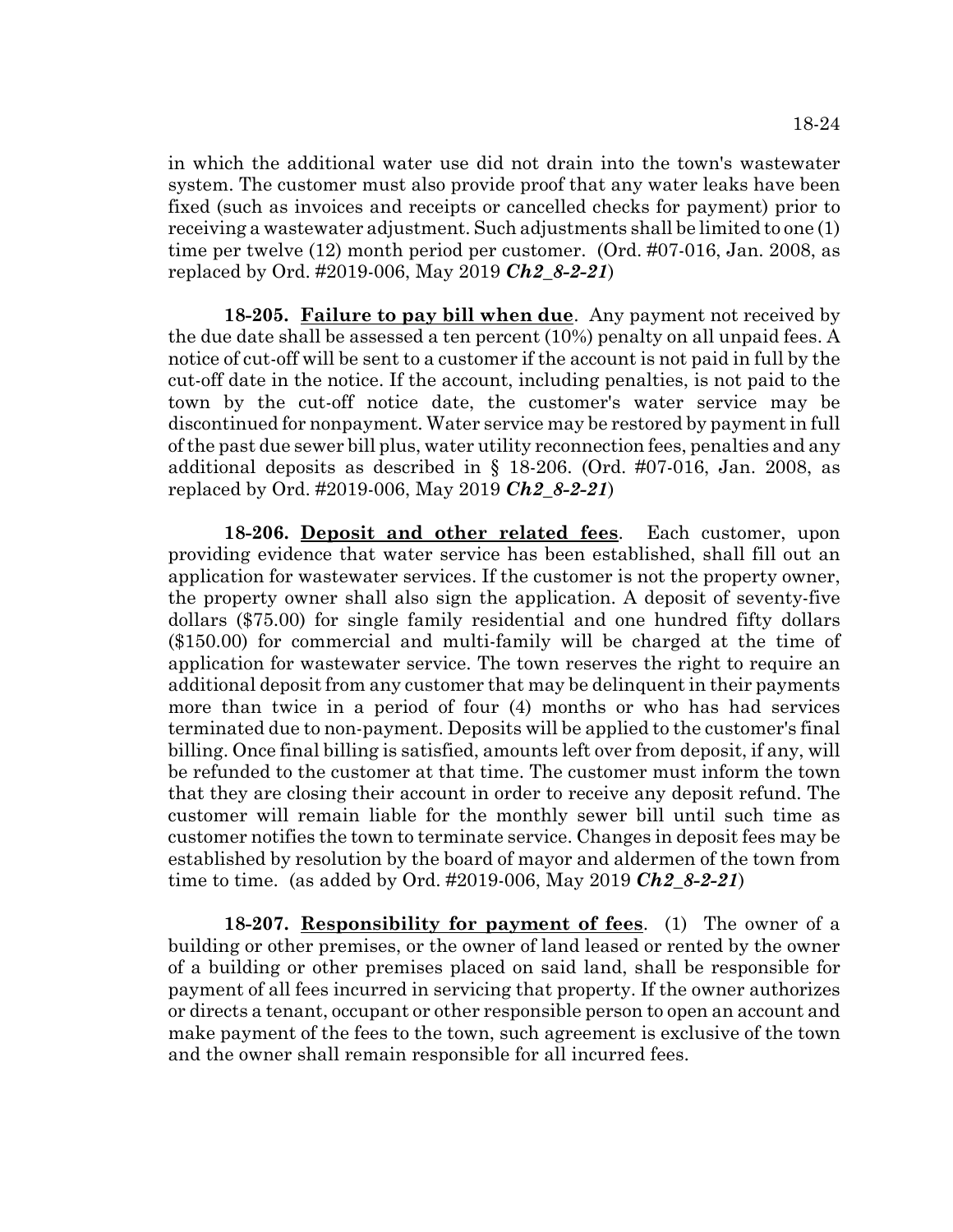(2) Any change in the occupancy of any building or residence connected to the town's wastewater system shall require the completion of a new application for wastewater service by the new occupant

(3) Nothing herein shall prohibit or limit the town from taking any other legal or injunctive relief including the right to place a lien on the property, necessary to recover any fees, expenses, court costs, attorneys' fees, penalties and interest from a customer, occupant or property owner as authorized by law. (as added by Ord. #2019-006, May 2019 *Ch2\_8-2-21*)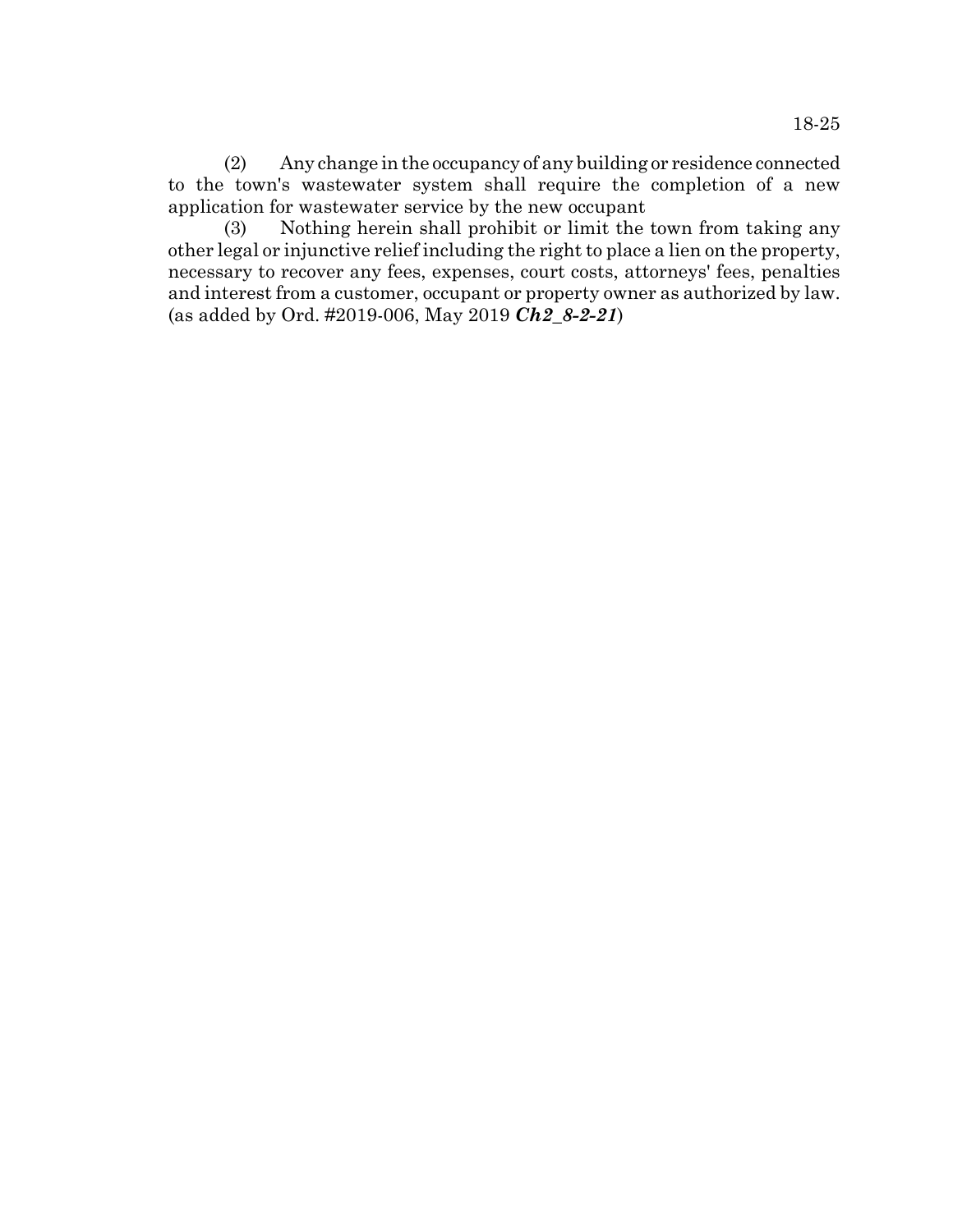## **CHAPTER 3**

## **WASTEWATER CAPACITY RESERVATION**

### **SECTION**

- 18-301. Introduction.
- 18-302. Wastewater capacity reservation application.
- 18-303. Capacity review of proposed development.
- 18-304. Disposal capacity.
- 18-305. Capacity review result.
- 18-306. Completing the reservation process.
- 18-307. Existing sewer tap reservation.

**18-301. Introduction**. The town implements the following process to review, track, and monitor proposed developments to ensure that the town can provide sewer capacity from the connection point in the collection system through the treatment plant and effluent disposal without causing sewer overflows. This process has the following benefits:

(1) Providing sufficient capacity for new development while maintaining existing service.

(2) Preventing sewer overflows.

(3) Protecting the town by allocating sewer capacity based on the regional wastewater service area as defined on Appendix A.1

(4) Identifying potential capacity deficiencies in the existing system. This process describes the protocols, policies, and analytical methods for the continuous assessment and determination of capacities for the town's collection, treatment and disposal systems. The wastewater capacity reservation system will follow the sequence presented below with more detail provided in subsequent sections.

Step 1. Complete a wastewater capacity reservation application.<sup>2</sup> The developer will complete an application to provide the town with enough information to evaluate the project's potential impact on the sewer system.

Step 2. Wastewater capacity reservation request review of proposed development. An engineer retained by the town will review the capacity of the collection, treatment, and disposal systems receiving the proposed flow increase to determine if adequate capacity is present in the existing system in accordance with the requirements outlined in this document.

<sup>&</sup>lt;sup>1</sup>Appendix A (regional wastewater service area map), and any amendments thereto, may be found in the recorder's office.

<sup>&</sup>lt;sup>2</sup>Appendix B (wastewater capacity reservation application), and any amendments thereto, may be found in the recorder's office.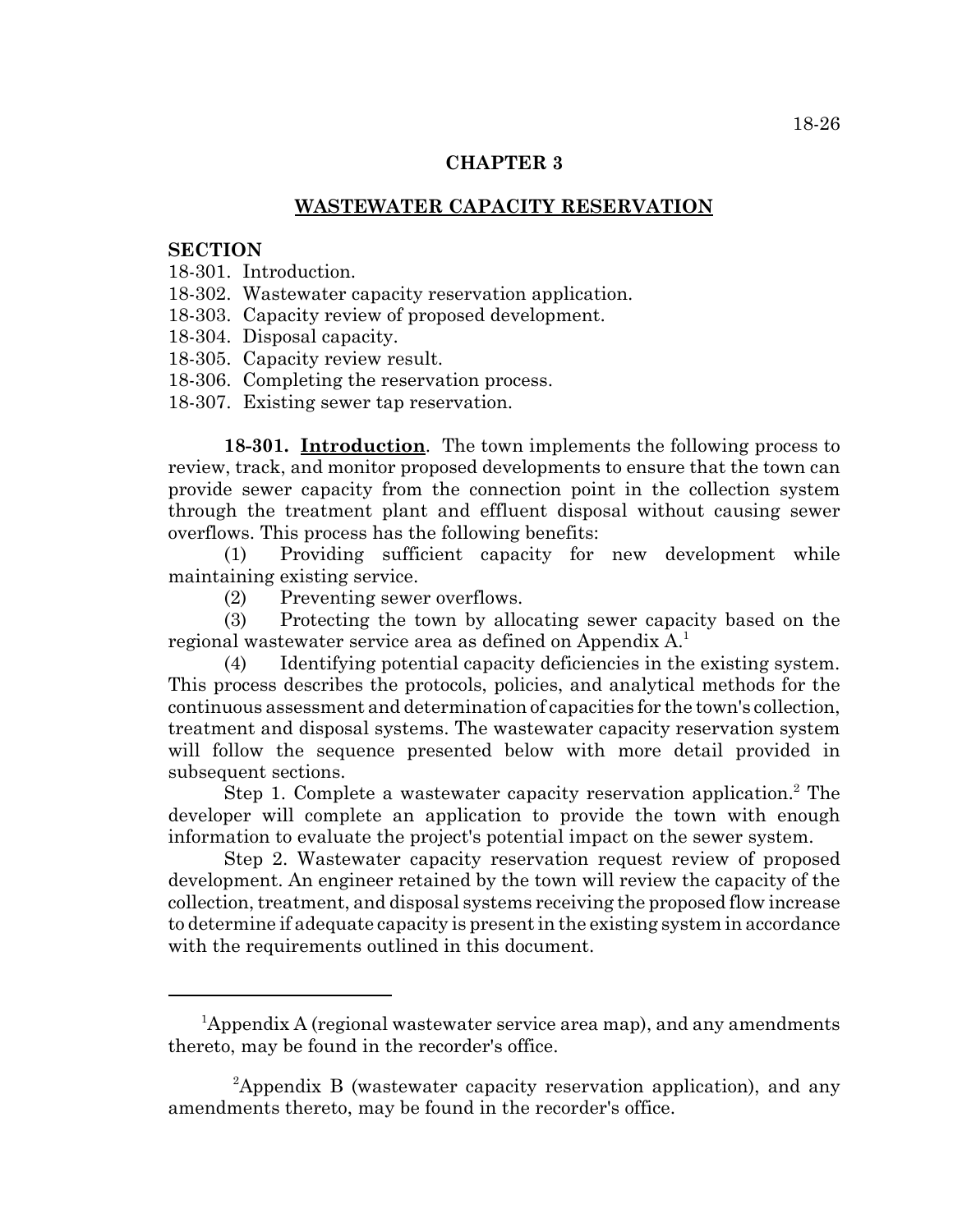Step 3. Wastewater capacity reservation request results. The town will issue a notification to the applicant in cases where adequate collection, treatment and disposal capacities can be determined and in cases where there are capacity deficits.

Step 4. Completing the wastewater capacity reservation process. Developers who want to pursue a project will sign a reservation agreement with the town and submit a reservation deposit. This will ensure that the upcoming development's additional capacity load is included when reviewing future wastewater capacity reservation requests in that area. (as added by Ord. #2019-002, Feb. 2019 *Ch2\_8-2-21* and replaced by Ord. #2020-007, Aug. 2020 *Ch2\_8-2-21*)

**18-302.** Wastewater capacity reservation application<sup>1</sup>. (1) The capacity of the wastewater system is determined by the existing pipes within the system, equipment size and storage capacity at lift stations, wastewater treatment permit limits, and availability of soils and drip infrastructure for the disposal of the treated wastewater. These variables will change based upon where the proposed development is located within the town. A customer requesting a new connection to the town's collection system or a significant increase in flow from an existing service connection must complete a capacity reservation application (Appendix B) and submit the application to the town. The application will assist to define the development so that a determination on whether capacity is available and should be completed to include agent information, property information, including the number of homes, buildings, and structures, and type of development.

(2) The town sets a minimum processing fee of two hundred fifty dollars (\$250.00) to be paid with the submission of the application. Additional fees may be assessed by the town based on the cost for any necessary review for the determination of capacity, for which the developer agrees to pay by the submission of the wastewater capacity reservation application. The town will have sixty (60) days from the receipt of all requested and required evaluation materials to issue a determination of capacity availability. The processing fee is non-refundable, even if capacity is not available or the applicant decides not to develop the property. Any additional processing fees due, as determined by the town, shall be paid prior to the release of any information as to a determination or capacity availability. (as added by Ord. #2019-002, Feb. 2019 *Ch2\_8-2-21* and replaced by Ord. #2020-007, Aug. 2020 *Ch2\_8-2-21*)

**18-303. Capacity review of proposed development**. The following subsections describes the process by which the town's engineer will review the

<sup>&</sup>lt;sup>1</sup>Appendix B (wastewater capacity reservation application), and any amendments thereto, may be found in the recorder's office.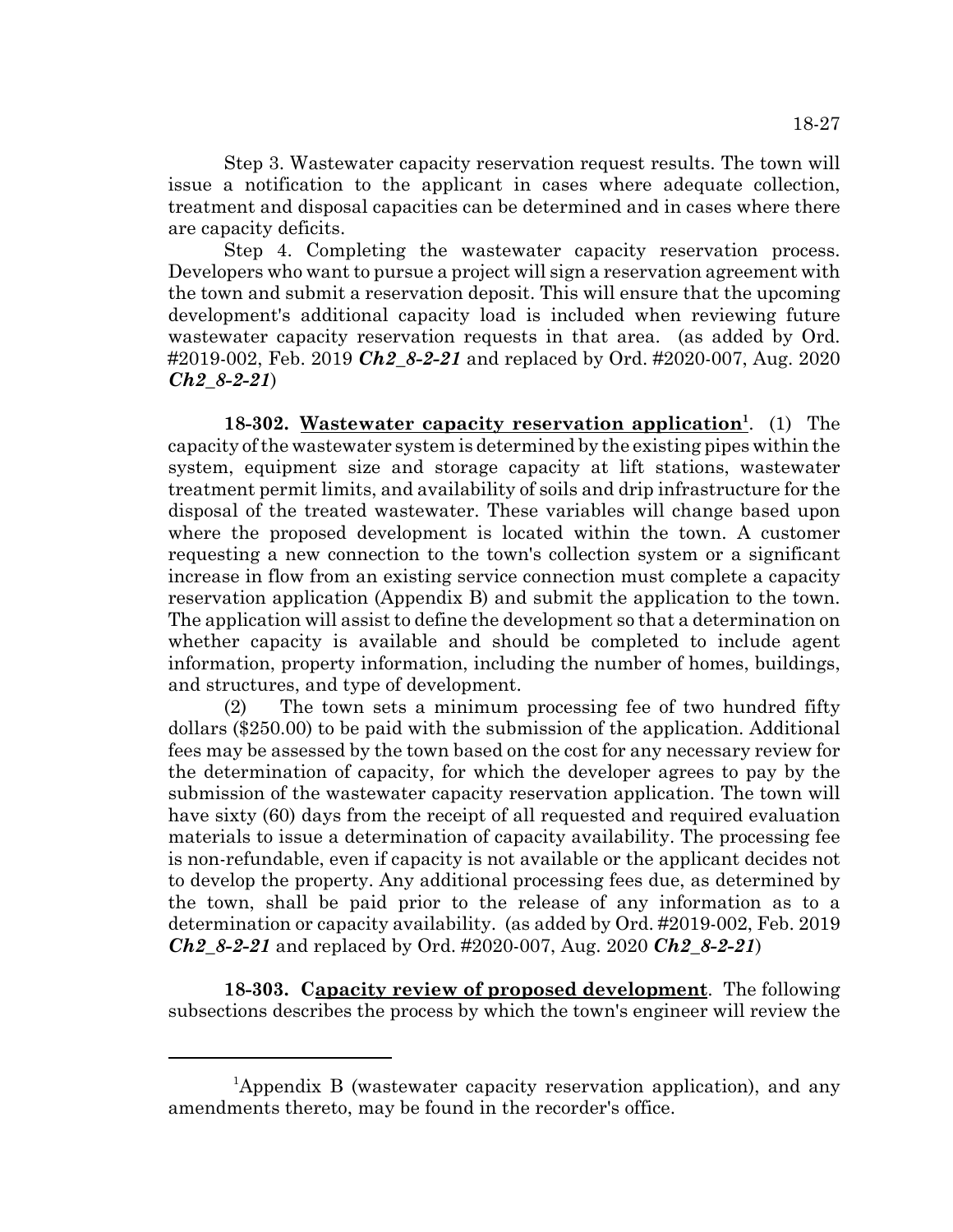collection, treatment, and disposal systems to confirm that each asset has the capacity to convey the proposed flow plus the existing flow from all new or existing service connections and authorized service connections (including those which have been approved for capacity but have not begun to discharge into the sanitary sewer system) without causing surcharge conditions.

(1) Determine discharge location. (a) The discharge location (specific pipe segment, manhole, or pump station) into which the proposed flow increase will enter the town's collection system will be determined using the information provided as a part of the capacity reservation application and the latest version of the GIS mapping of the collection system as determined by the town. As infrastructure is installed, the town will update the wastewater system GIS data.

(b) In addition to the pipe segment or manhole where the proposed flow increase will connect to the collection system, all downstream pump stations and the treatment plant receiving the proposed flow increase will be identified.

(c) If there is a capacity deficit at the location proposed by the developer, the town will review and, if available, provide alternative connection points that may decrease or eliminate the need for capacity improvements.

(2) Calculate flow increase. (a) For each new or existing sanitary sewer service connection included on a capacity reservation application the developer/applicant will provide a calculation of the flow increase and the town or its designee will verify the calculation using the procedure described in §§ 18-303(3) or 18-303(4).

(b) For redevelopment of property with an existing connection to the sewer system, the existing flow will be based upon the best available information as determined by the town or estimated using the procedures described in §§ 18-303(3) or 18-303(4). The existing flow will be documented as a credit towards the wastewater flow for the redeveloped property.

(3) Single family residential. For single-family homes, a standard two hundred fifty (250) Gallons Per Day (GPD) per household should be used for estimating the peak-hour flow increase to the collection system. The collection system consists of the pipes and pump stations and excludes the Wastewater Treatment Plants (WWTPs) and disposal areas.

(4) Other properties. For non-single-family residential properties, the unit sewer flows outlined for design by the Tennessee Department of Environment and Conservation (TDEC) Design Criteria for different usage types are in Appendix 2-A and shown in Appendix  $C^1$ . The applicable unit flows should

<sup>&</sup>lt;sup>1</sup>Appendix C (TDEC Design), and any amendments thereto, may be found (continued...)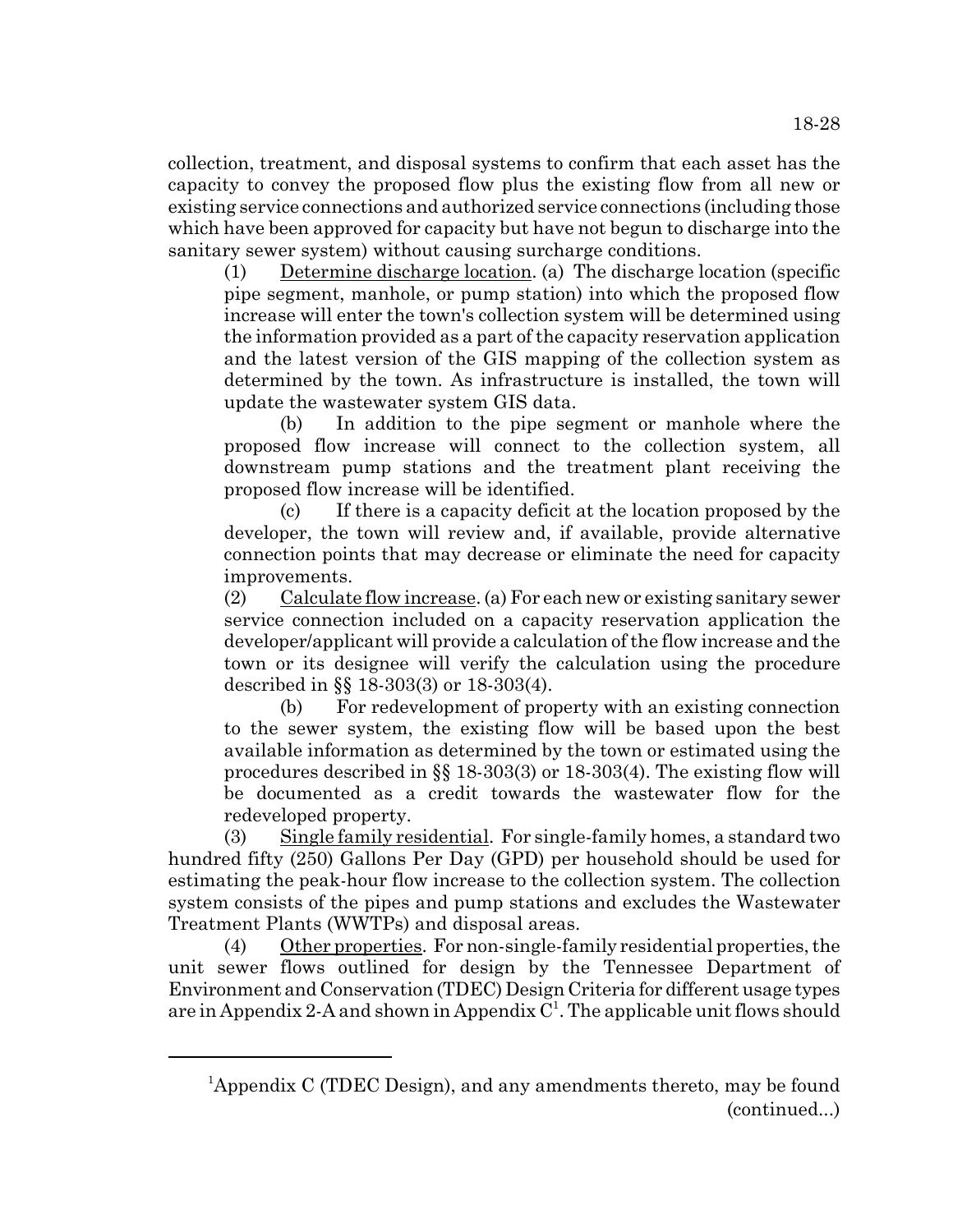be applied to the specific project variables (e.g., seats, and units) to estimate the total sewer flow that will be added to the system from the proposed project. (as added by Ord. #2019-002, Feb. 2019 *Ch2\_8-2-21* and replaced by Ord. #2020-007, Aug. 2020 *Ch2\_8-2-21*)

**18-304. Disposal capacity**. The town has developed a hydraulic model as a tool for determining existing sewer capacity as assessed by the town engineer. The capacity of the affected system will be checked for availability or deficiency after the location and estimated sewer flows are determined.

(1) Collection system capacity. (a) Determination of adequate collection capacity will confirm that each gravity sewer line between the requested tie-in location and the receiving WWTP has the capacity to transmit the proposed flow, the flow from all existing service connections, and the flow from authorized service connections, during the modeled peak one (1) hour of the two (2) year, twenty-four (24) hour rain event, without causing surcharge conditions. Authorized service connections include entities with a capacity reservation agreement or those entities who are within the allowed capacity review decision period. Existing one (1) hour peak flow is defined as the greatest flow in a sewer averaged over a sixty (60) minute period at a specific location expected to occur as a result of the representative two (2) year, twenty-four (24) hour storm (design) event.

(b) A surcharge condition is defined as the condition that occurs when the one (1) hour peak flow from the design event exceeds the capacity of the collection system. A surge condition causes the water surface to reach within thirty-six inches (36") of the manhole rim, while above the crown of the pipe, or greater than twenty-four inches (24") above the crown of the pipe; however, if the town has identified pipe segments or manholes designed to operate under a pressure condition, the capacity of these pipe segments or manholes shall be evaluated based on their respective design criteria.

(c) Determination of adequate transmission capacity will confirm that each pump station through which the requested additional flow would pass has the capacity to transmit the proposed peak one (1) hour flow, the existing peak one (1) hour flow from all existing service connections, and the flow from authorized service connections.

(2) Treatment plant capacity. Determination of adequate treatment capacity will confirm that the WWTP receiving flow from the proposed new connections, increased flows from an existing source, and authorized sewer

<sup>&</sup>lt;sup>1</sup>(...continued) in the recorder's office.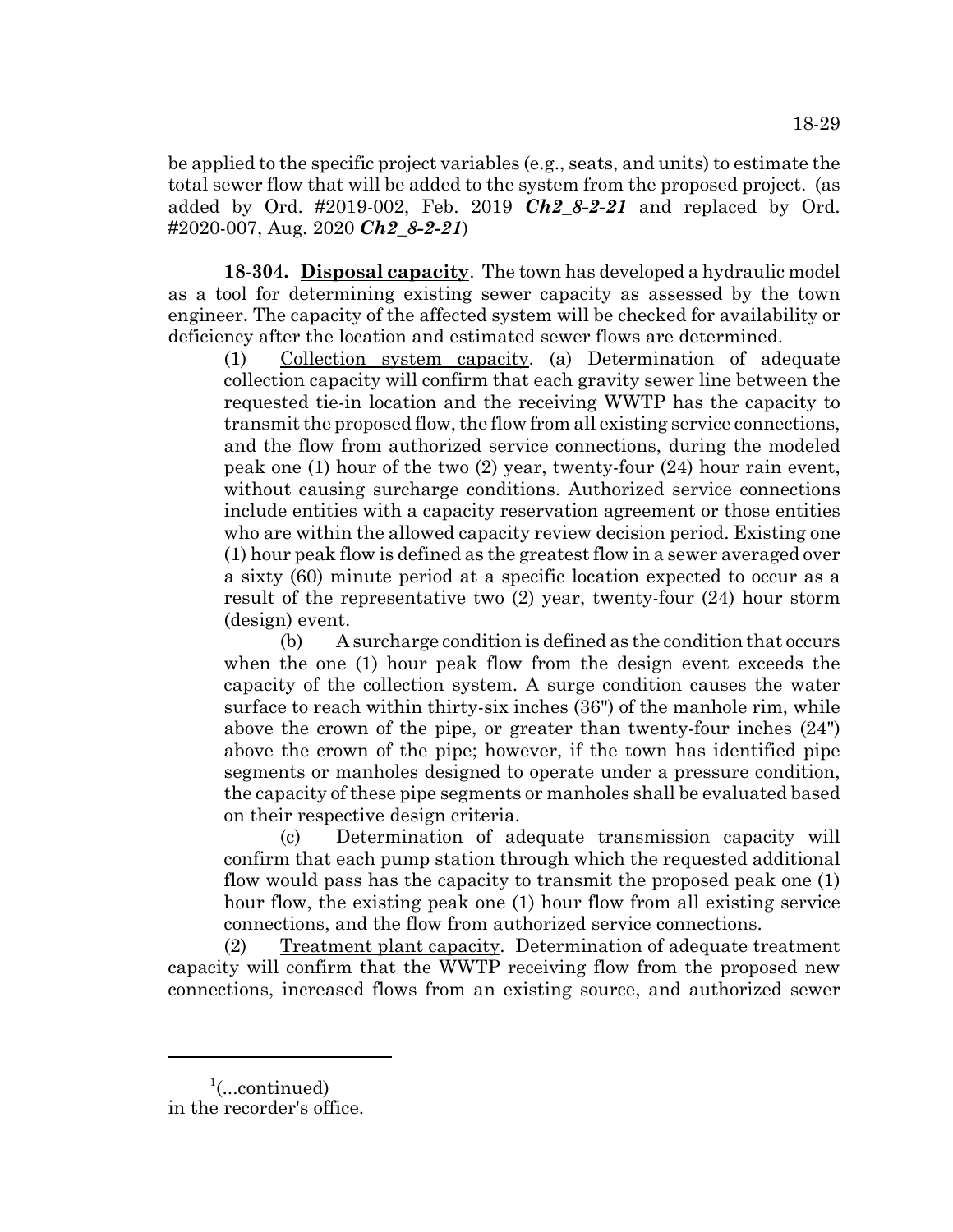service connections will be in compliance for quarterly reporting, as to the monthly operating report.

(3) Disposal capacity. The disposal capacity is contingent on the availability of adequate soils as approved by the Tennessee Department of Environment and Conservation. Further, compliance by the applicant/developer is required, pursuant to the amended LDO of November 2019, section 5.2.8, Appendix A, as provided in the developer agreement. Specifically, the applicant/developer must comply with the provisions to provide adequate soils for disposal necessary for the perspective project. Additionally, the applicant/developer may have other requirements, such as the payment of fees and/or compliance with state and local laws.

(4) Essential services. The town may authorize a new sewer service connection or additional flow from an existing sewer service connection for essential services, even if it cannot determine that it has adequate capacity. Essential services are defined as healthcare facilities, public safety facilities, public schools, government facilities, and other facilities as approved by the town. It also includes cases where a pollution or sanitary nuisance exists as a result of a discharge of untreated wastewater from an on-site septic tank. (as added by Ord. #2019-002, Feb. 2019 *Ch2\_8-2-21* and replaced by Ord. #2020-007, Aug. 2020 *Ch2\_8-2-21*)

**18-305. Capacity review result**. (1) If model results show available capacity, the results with instructions on how to reserve the available capacity can then be issued to the developer according to town policy. If the model shows a deficit, the town will issue a notice of insufficient capacity to the developer. The notice will include a description and map of where the capacity restrictions are located and what improvements will need to be made to reach adequate capacity.

(2) If service can be provided immediately or after working out an alternative option, then the developer must complete a wastewater capacity reservation application to proceed. The decision must be made within sixty (60) days of the date of the letter from the town to the developer stating that there is available capacity. If the developer decides to not move forward with the project, the capacity review terminates with no obligation by the town. To build on that property in the future, the developer would need to start the process again by filling out a new application and paying another application fee. (as added by Ord. #2020-007, Aug. 2020 *Ch2\_8-2-21*)

**18-306. Completing the reservation process**. (1) Developers who decide to pursue the proposed project will sign an agreement and submit a reservation deposit, as determined by the town which reserves that capacity for one (1) year. This ensures that the town will consider the upcoming development when reviewing current and future capacity in that area. This also ensures that a second requested development, even one built and in service sooner, does not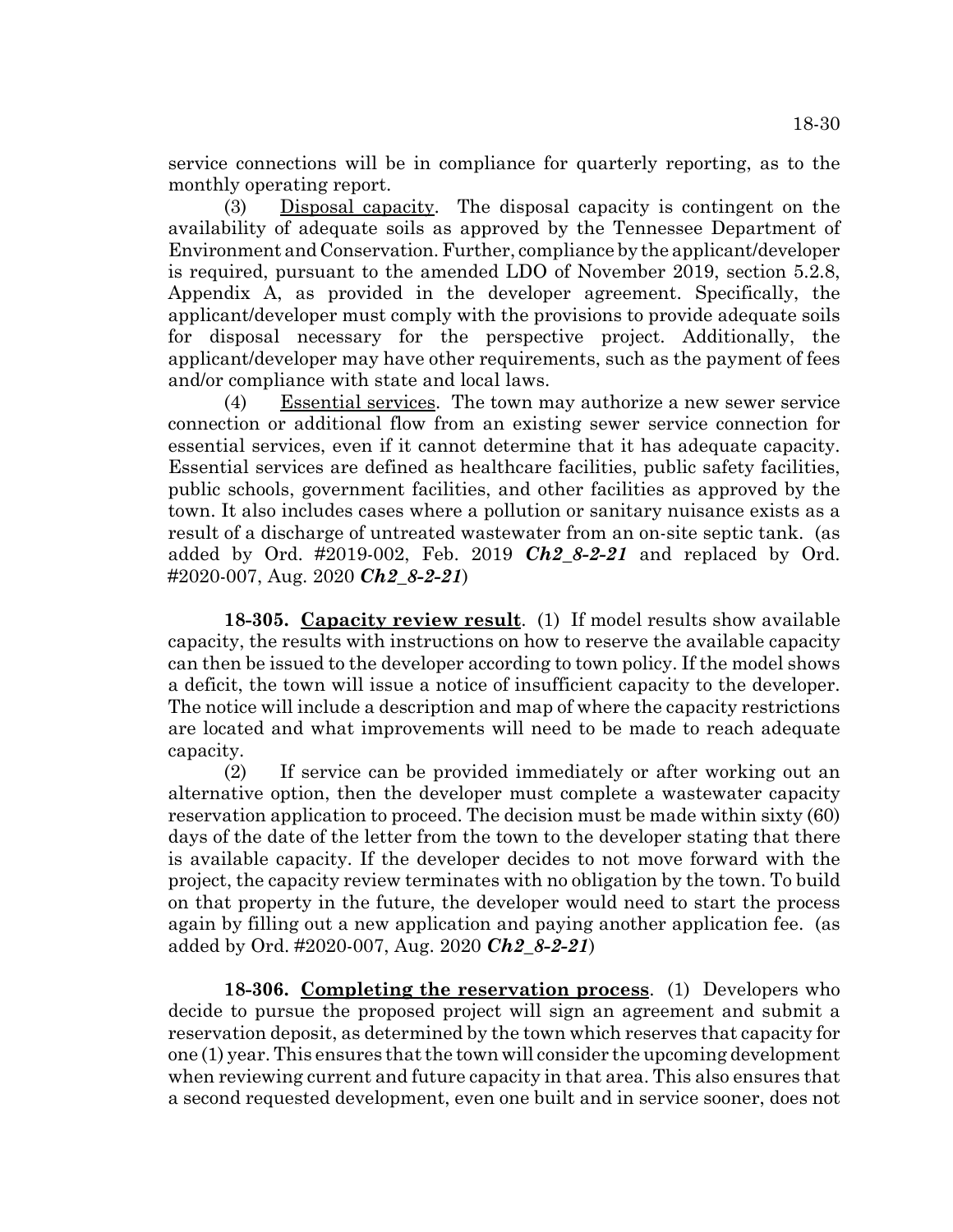reduce the town's ability to serve the first property during that time. The developer can request an extension based on the conditions outlined in the reservation agreement. The town would need to develop the cost breakdown structure for the reservation deposit, if an extension is necessary

(2) As a part of the reservation agreement or separately, the town has the option to enter into a participation agreement with the developer to increase capacity of the proposed improvements beyond the needs of the development. The town would be responsible for paying for the increase in capacity over the needs for the development.

(3) After signing the capacity reservation agreement and submitting the required deposit in the amount of twenty-five percent (25%) of the allotted wastewater tap fees for the project, a developer has one (1) year to submit formal plans and execute an extension agreement, if necessary, which will include construction milestones with the town. The developer may request a one (1) time extension, by agreement of the town, which must be a written submission, no later than thirty (30) days prior to the expiration of the capacity reservation agreement. The developer can request an extension to the construction milestones based on the conditions outlined in the capacity reservation agreement. A developer who does not complete all (or both) requirements or meet milestones will forfeit fifty percent (50%) of the reservation deposit and the reserved capacity for that property. The remaining reservation deposit will be returned to the developer. To proceed with the project at a later time, the developer will be required to submit a new waste water capacity reservation application and pay another review fee. If the capacity is still available or improvements are necessary to provide adequate capacity, the developer will also have to sign a new capacity reservation agreement and submit another deposit.

(4) The town will annually apply an offset to the remaining balance on the tap fees based on the number of billable connections or amount of incremental daily flow added in the year, and each developer agreement will define which reimbursement method will be used, as determined by the town. Developers who produce the number of connections outlined in the extension agreement or developer agreement will have any remaining deposit applied toward their outstanding tap fee balance. Developers who do not, will forfeit fifty percent (50%) of the remaining deposit balance as outlined in the developer agreement.

(5) Additional collection system, WWTP, and disposal system improvements. If improvements to the collection system, the WWTP or the disposal system are required to provide adequate capacity to serve the proposed development, the developer shall complete the improvements based on project location, site constraints, and project complexity. The developer shall design, subject to town approval, all necessary additional improvements needed to the collection system, wastewater treatment plant, and/or disposal system for the project submitted at the time the developer agreement is consummated. Should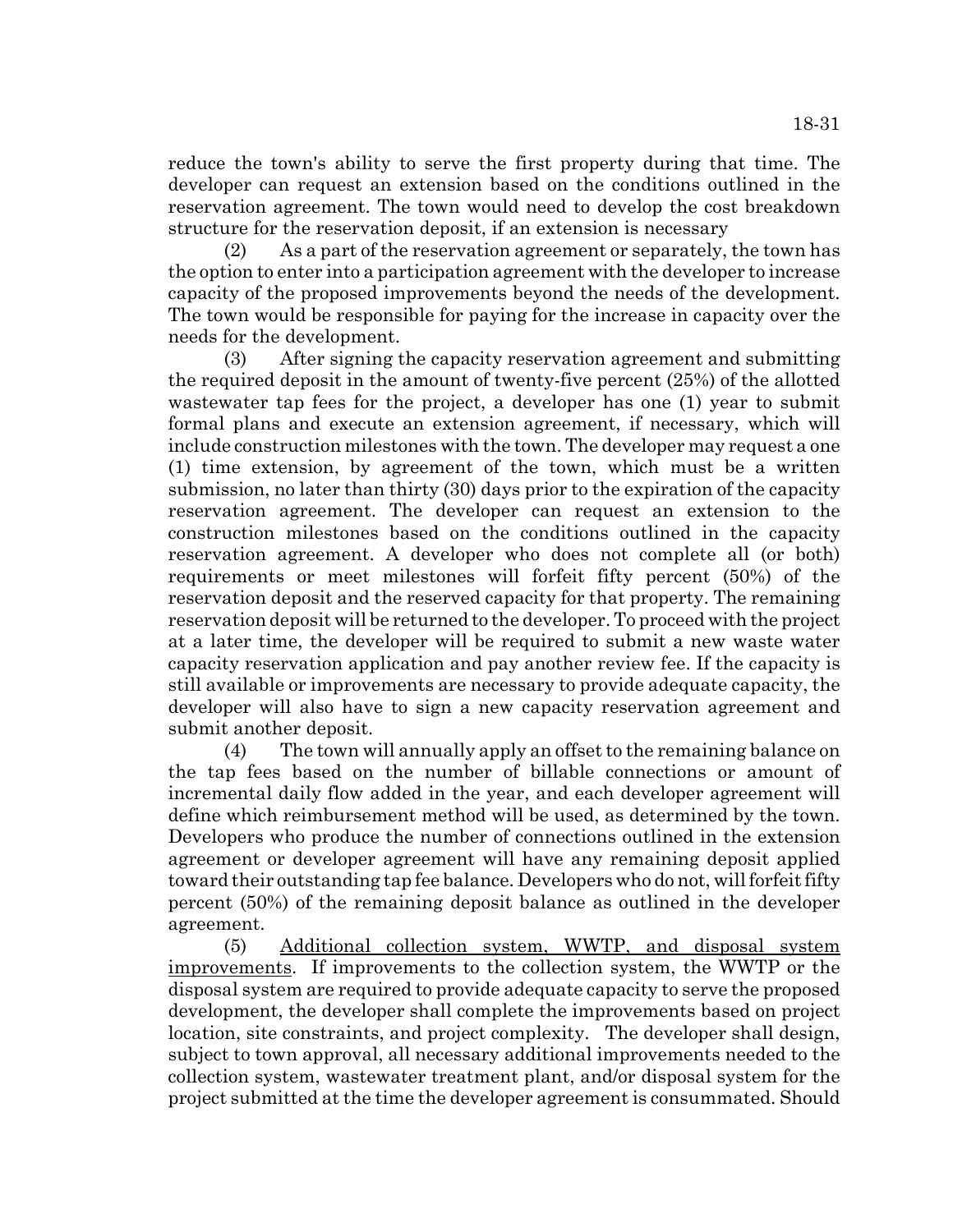the developer fail, refuse or be unable to meet the requirements of the town as to the improvements, the town shall have a right to take over the wastewater improvements, subject to the terms of the developer agreement.

(6) If the developer completes the work, then the developer will be responsible for covering the costs of a town-appointed field representative, paying a fee for the town's engineer to review the plans, and acquiring all easements necessary to complete the work. Easements will be acquired using the town's standard documents. After completing the improvements, the developer will deed over the completed improvements. (as added by Ord. #2020-007, Aug. 2020 *Ch2\_8-2-21*)

**18-307. Existing sewer tap reservation.** Developers who have an existing sewer tap agreement with the town will have those agreements honored per the executed agreement. If requested by the town, it will be the responsibility of the developer to provide the agreement and documentation of the existing sewer tap reservation. Based on the existing executed agreement, the developer shall pay prior to ninety (90) days before the expiration of the agreement to reserve capacity, the remaining fees, included, but not limited to, disposal fee, etc. to ensure the town continues to reserve capacity for the unused taps that were reserved in the agreement. The remaining fees shall be paid at the then existing, current rate. (as added by Ord. #2020-007, Aug. 2020 *Ch2\_8-2-21*)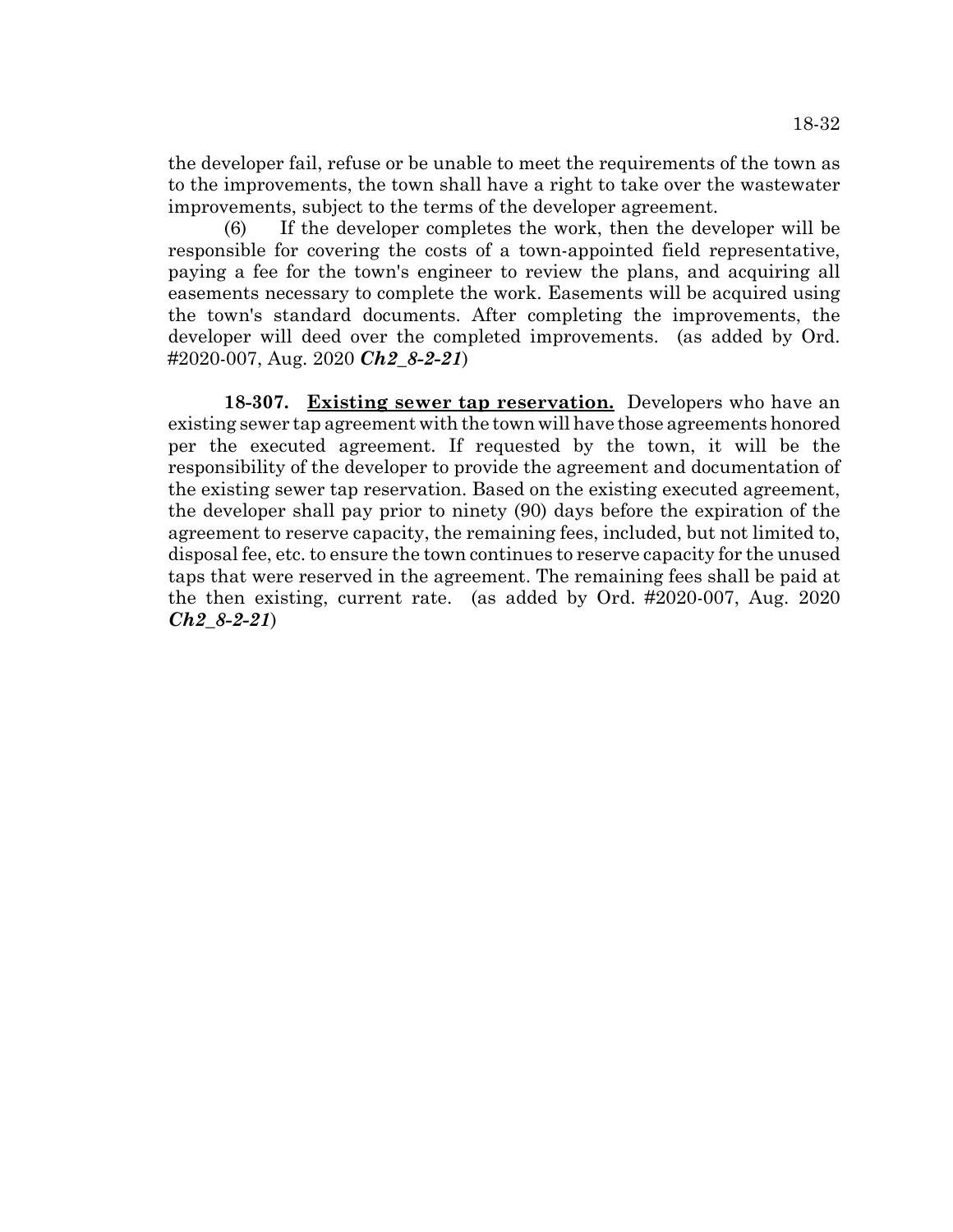## **CHAPTER 4**

# **WASTEWATER TAP RESERVATION AND ASSIGNMENT**

#### **SECTION**

- 18-401. Introduction.
- 18-402. Creation of database.
- 18-403. Notification by developer of unused taps and repayment.
- 18-404. Reservation application.
- 18-405. Capacity review.
- 18-406. Notification as to capacity.
- 18-407. Notification as to assignment of taps.
- 18-408. Payment for tap fees.
- 18-409. Miscellaneous.

**18-401. Introduction**. The Town of Thompson's Station, in connection with efforts to improve the process for the management and oversight of the infrastructure of the town, namely the wastewater taps allocated to existing developers and the need of future and requesting developers, and in conjunction with the newly created Capacity Reservation Ordinance (CRO), the Town of Thompson's Station does create, authorize and approve this wastewater tap reversion and assignment policy as provided hereinafter. (as added by Ord. #2020-11, Jan. 2021 *Ch2\_8-2-21*)

**18-402. Creation of database**. The town shall create a database that shall be maintained by the office of planning and zoning for the town, for the purpose of tracking and maintaining the inventory of wastewater taps that are currently assigned to existing developers, along with a database of those requesting developers in need of tap allocation. (as added by Ord. #2020-11, Jan. 2021 *Ch2\_8-2-21*)

**18-403. Notification by developer of unused taps and repayment**. Those developers, who hold existing wastewater tap commitments, and will not be utilizing all of the assigned taps in their development, shall notify the town of their desire to make those taps available for other developments and for reversion to the town. Should such assigned, unused taps be determined to be available for reversion to the town, the town shall repay to that developer at the then current wastewater impact tap fee rate, or no greater than the current rate for those wastewater taps submitted for reversion to the town. Thereafter, the town will, through the below referenced capacity review process, determine the use of those reverted wastewater taps and facilitate a possible assignment of those taps. (as added by Ord. #2020-11, Jan. 2021 *Ch2\_8-2-21*)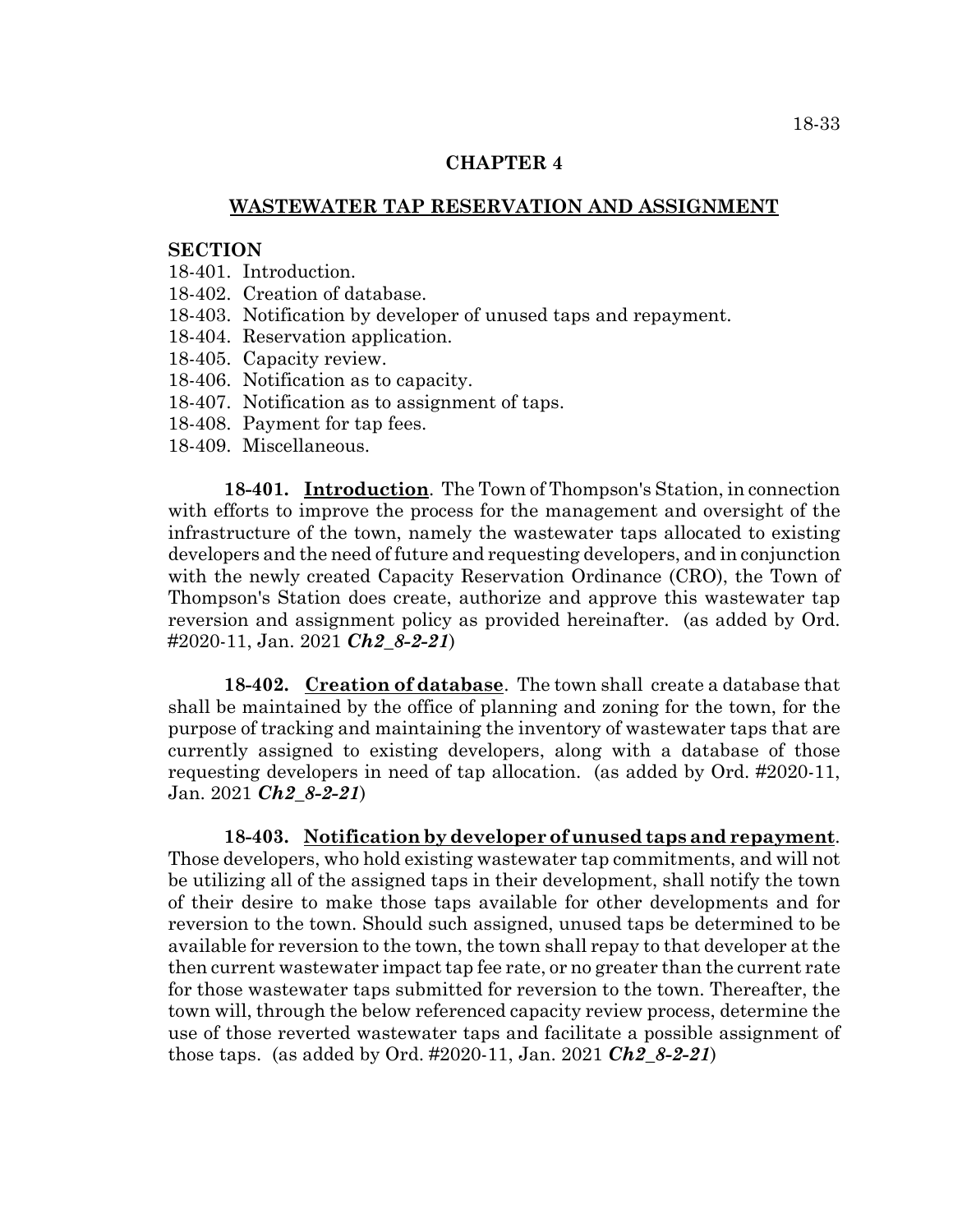**18-404. Reservation application**. Those developers in need of capacity for wastewater taps (requesting developer) shall submit to the town, pursuant to the Capacity Reservation Ordinance (CRO), a capacity reservation application, along with the applicable fees. (as added by Ord. #2020-11, Jan. 2021 *Ch2\_8-2-21*)

**18-405. Capacity review**. The town shall process the application pursuant to the capacity reservation ordinance, to include the capacity review by the engineer, along with all the considerations of the land development ordinance or other applicable considerations, such as the availability of capacity and the compatibility of available taps based on the reversion of taps to the town. (as added by Ord. #2020-11, Jan. 2021 *Ch2\_8-2-21*)

**18-406. Notification as to capacity**. If the town is able to certify that capacity is available for the project, the applicant will be notified or if the determination is that such capacity does not exist, then such notification will be provided to the applicant or the requesting developer may be issued a conditional approval. (as added by Ord. #2020-11, Jan. 2021 *Ch2\_8-2-21*)

**18-407. Notification as to assignment of taps**. If the town, based on a review of the abovementioned database and considerations, as contained herein, determines there exists available unused wastewater taps from taps that have reverted to the town or otherwise, the requesting developer shall be notified and those taps, at the discretion of the town, will be utilized to satisfy the request of the applicant of the taps to the requesting developer. (as added by Ord. #2020-11, Jan. 2021 *Ch2\_8-2-21*)

**18-408. Payment for tap fees**. The requesting developer shall have thirty (30) days from the date the town provides written notification of the available taps to make payment to the town in the amount of the current existing tap fee rate. Should the requesting developer fail to make such payment within the allotted thirty (30) days, the availability of the taps for assignment will be considered lapsed as to that requesting developer, and those taps identified for assignment shall be made available for consideration for other prospective requesting developers. (as added by Ord. #2020-11, Jan. 2021 *Ch2\_8-2-21*)

**18-409. Miscellaneous**. (1) All reversion and assignment of wastewater taps shall be subject to approval by the town staff for which the town shall maintain records by and through the above referenced database of such reversion and assignment of taps.

(2) This policy and procedure for the reversion and assignment of wastewater taps is not intended to and shall not impact any current, existing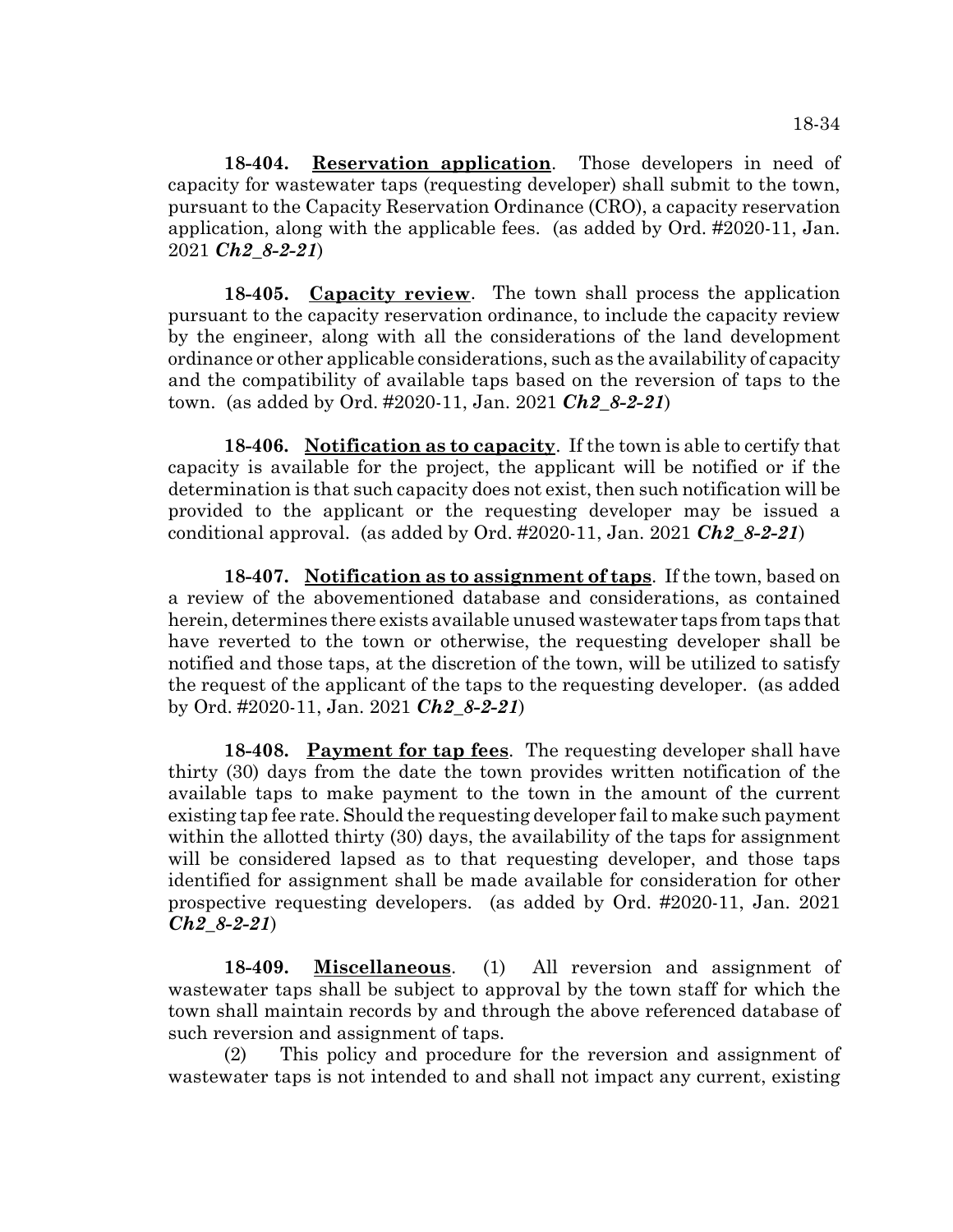developer agreements between the town and a developer. (as added by Ord. #2020-11, Jan. 2021 *Ch2\_8-2-21*)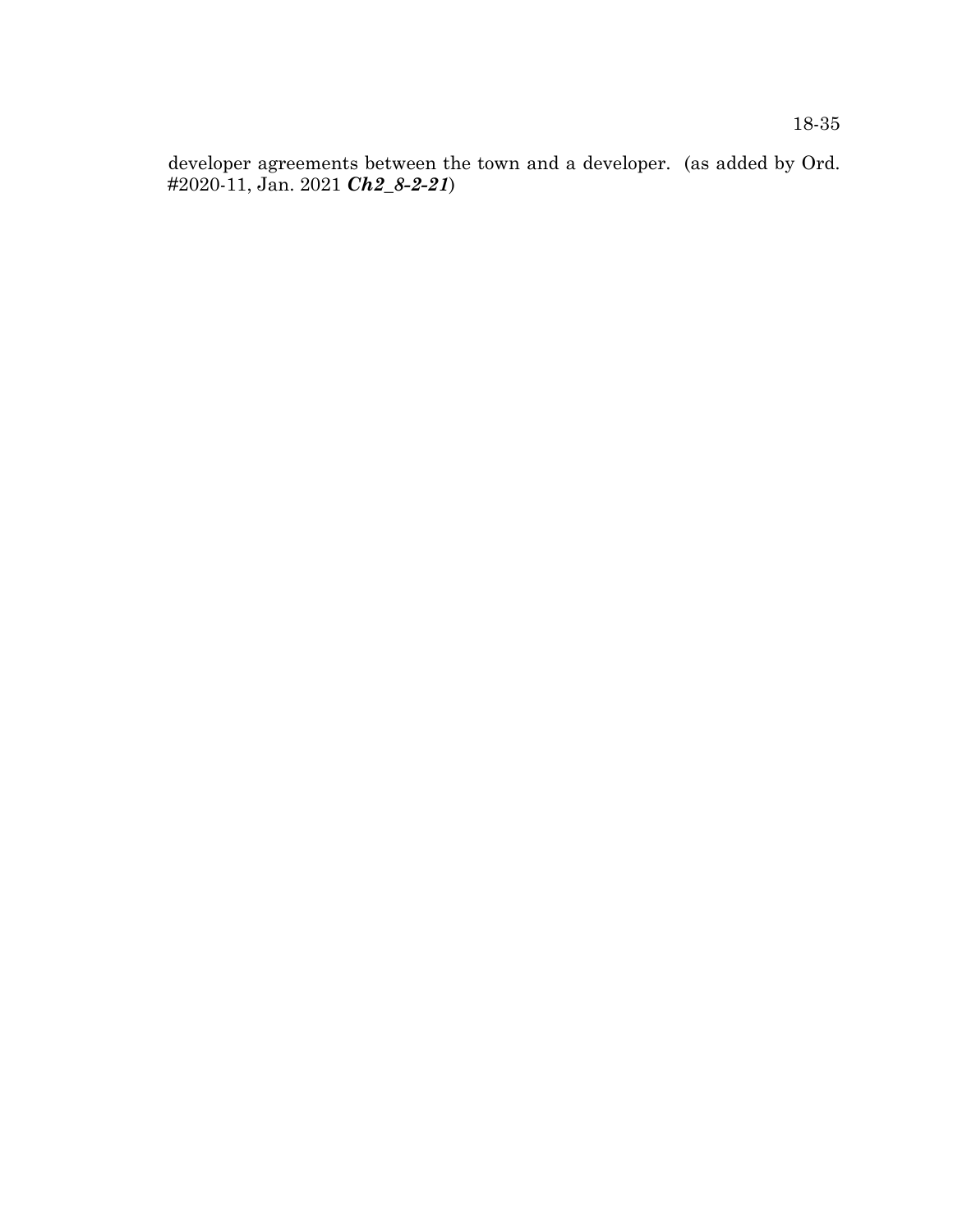#### **CHAPTER 5**

## **UTILITY BOARD**

#### **SECTION**

- 18-501. Creation.
- 18-502. Board membership; appointment.
- 18-503. Meetings; compensation.
- 18-504. Powers; duties.
- 18-505. Required training and continued education.

**18-501. Creation**. That there is hereby created a utilities board to be known and referred to herein as the Thompson's Station Utilities Board ("utilities board" or "board"). (as added by Ord. #2021-007, May 2021 *Ch2\_8-2-21*)

**18-502. Board membership; appointment**. The utilities board shall consist of seven (7) members appointed by the Board of Mayor and Aldermen ("BOMA"). The BOMA may, in its discretion, appoint one (1) BOMA member as one (1) of the seven (7) members of the utilities board, but in the event, the term of that member shall not extend beyond their term on the BOMA.

Utilities board members shall be appointed by majority vote of the BOMA and shall serve at the will of BOMA. The terms of all the utilities board members shall run from their original appointment for a period of two (2) years. However, if a member of the BOMA of the town is appointed to serve on the board, the BOMA member's term shall run concurrent with their BOMA term. Appointments to complete unexpired terms of office, vacant for any cause, shall be made in the same manner as the original appointments. (as added by Ord. #2021-007, May 2021 *Ch2\_8-2-21*)

**18-503. Meetings; compensation**. (1) Within thirty (30) days after appointment of members, the utilities board shall hold a meeting to elect a chair and designate a secretary, who need not be a member. The board shall hold public meetings at least once per month, at such regular time and place as they may determine. Notices of the time and place of all meetings shall comply with the Open Meeting Act. The board shall establish its own rules of procedure at its first meeting.

(2) All members of the utilities board shall serve without compensation, but they shall be allowed necessary traveling and other expenses while engaged in the business of the board. (as added by Ord. #2021-007, May 2021 *Ch2\_8-2-21*)

**18-504. Powers; duties**. (1) From and after its first meeting, the utilities board shall provide guidance and direction to town staff and shall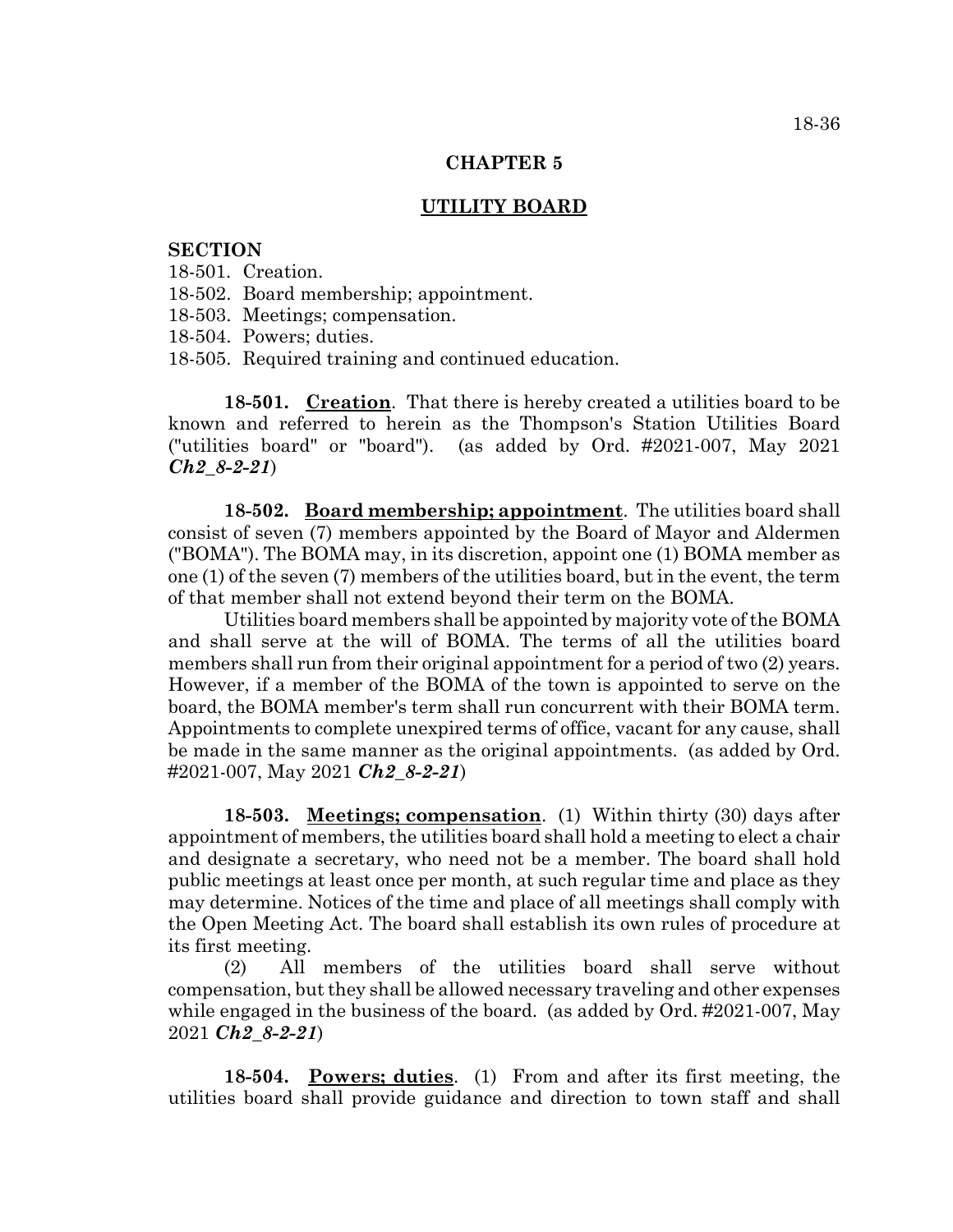advice the BOMA in all matters pertaining to the operation of the town's wastewater system. The board may adopt policies related to the operation of the wastewater system, provided that such policies shall be consistent with any ordinances of the town and any applicable state laws and regulations.

(2) Subject to funds specifically budgeted by the board of mayor and aldermen and subject to the town's purchasing policies, the utilities board may authorize expenditures for goods or services related to the operation of the wastewater facilities.

(3) The board shall not be responsible for the supervision of town staff, nor shall it have any authority with respect to the hiring, dismissal or discipline of town employees.

(4) The town administrator or his or her designee shall be present at all meetings of the utilities board and assist the board in the collection of information it needs to perform its duties.

(5) The board shall perform such other duties related to the operation of the town's wastewater systems as may be requested by the BOMA.

(6) The board may also perform other duties with respect to other, non-wastewater related utility issues as may be requested by the BOMA from time to time. (as added by Ord. #2021-007, May 2021 *Ch2\_8-2-21*)

**18-505. Required training and continued education**. (1) From the statutory requirements under Tennessee Code Annotated,  $\S 7-34-115(j)(0)-(7)(k)$ , the prescribed training and continuing education for members of the utility board, and as applicable to the board of mayor and aldermen, shall be as follows:

"*(j)(l) The governing body of a municipal utility system subject to this section that supervises, controls, or operates a public water or public sewer system, including, but not limited to, those systems using a separate utility board pursuant to any public or private act, must meet the training and continuing education requirements in this subsection (j).*

*(2) All members of the municipal utility board of commissioners shall, within one (1) year of initial appointment or election to the board of commissioners or within one (1) year of reappointment or reelection to the board of commissioners, attend a minimum of twelve (12) hours of training and continuing education in one (1) or more of the subjects listed in subdivision (j)(4).*

*(3) (A) In each continuing education period after the initial training and continuing education required by subdivision (j)(2), a municipal utility board commissioner shall attend a minimum of twelve (12) hours of training and continuing education in one (1) or more of the subjects listed in subdivision (j)(4).*

*(B) For the purposes of this subsection (j) and subsection (k), "continuing education period" means a period of three (3) years beginning January 1 after the calendar year in which a municipal utility board commissioner*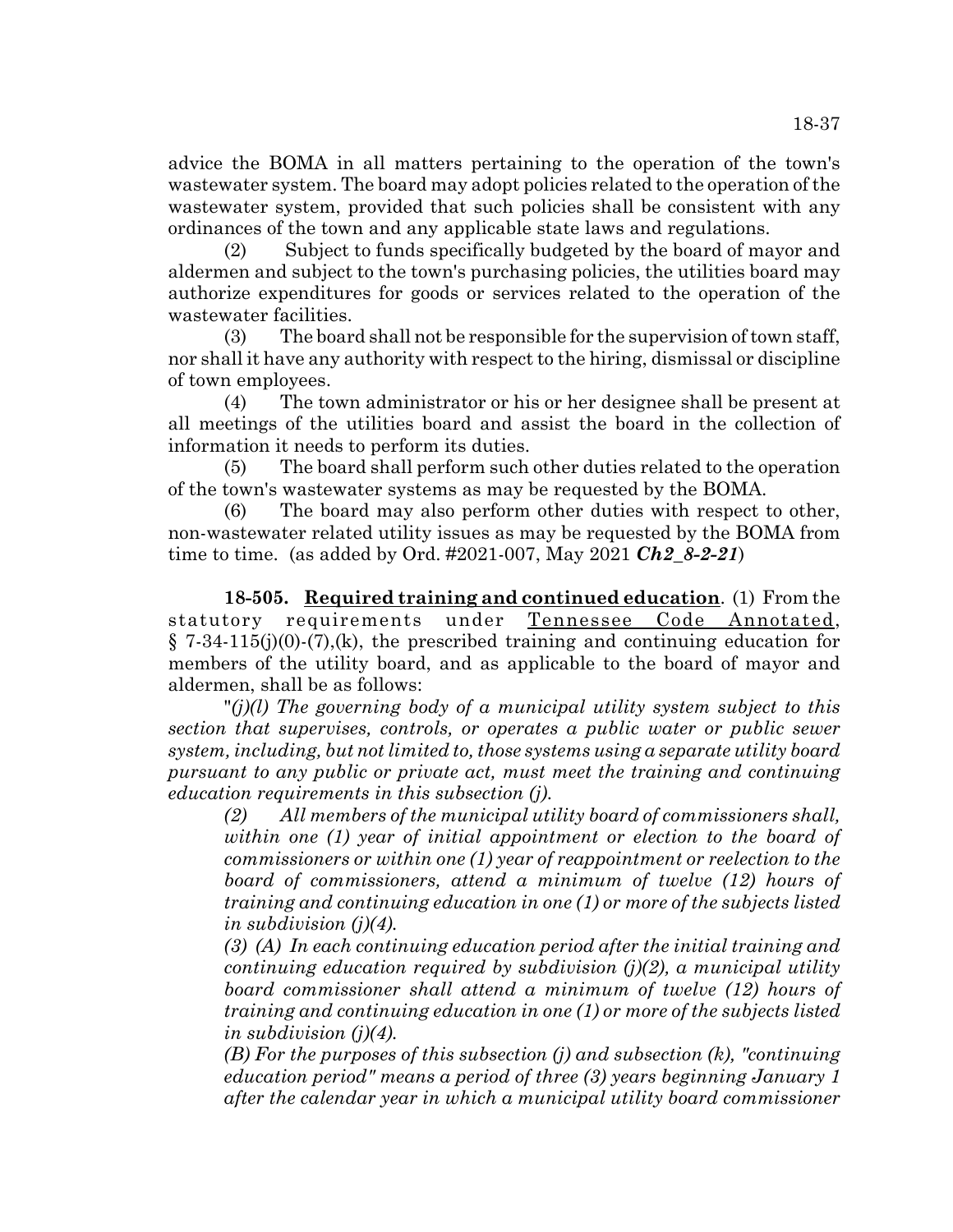*completes the training and education requirements set forth in subdivision (j)(2) and each succeeding three-year period thereafter.*

*(4) The subjects for the training and continuing education required by this subsection (j) shall include, but not be limited to, board governance, financial oversight, policy-making responsibilities, and other topics reasonably related to the duties of the members of the board of commissioners of a municipal utility.*

*(5) Any association or organization with appropriate knowledge and experience may prepare a training and continuing education curriculum for municipal utility board commissioners covering the subject set forth in subdivision (j)(4) to be submitted to the comptroller of the treasury for review and approval prior to use. The comptroller shall file a copy of approved training and continuing education curriculum with the water and wastewater financing board. Changes and updates to the curriculum must be submitted to the comptroller for approval prior to use. Any training and continuing education curriculum approved by the comptroller must be updated ever three (3) years and submitted to the comptroller for review and approval.*

*(6) For purposes of this subsection (j), a municipal utility board commissioner may request a training and continuing education extension of up to six (6) months from the comptroller of the treasure or the comptroller's designee. The request shall only be granted up on a reasonable showing of substantial compliance with this subsection (j). If the extension is granted, the municipal utility board commissioner must complete any additional required training hours necessary to achieve full compliance for only the relevant continuing education period within the extension period. The municipal utility board commissioner shall file copies of any extension request letters and corresponding comptroller of the treasury determination letters with the water and wastewater financing board.*

*(7) (A) Beginning no later than March 1, 2019, the comptroller of the treasury shall offer online training and continuing education courses for purposes of compliance with this subsection (j).*

*(B) Any association or organization with appropriate knowledge and experience may prepare an online training and continuing education curriculum for municipal utility board commissioners covering the subjects set forth in subdivision (j)(4) to be submitted to the comptroller of the treasury for review and approval prior to use.*

*(C) The comptroller of the treasury shall file a copy of approved online training and continuing education curriculum with the water and wastewater financing board. Changes and updates to the curriculum must be submitted to the comptroller of the treasury for approval prior to use. Any online training and continuing education curriculum approved by the*